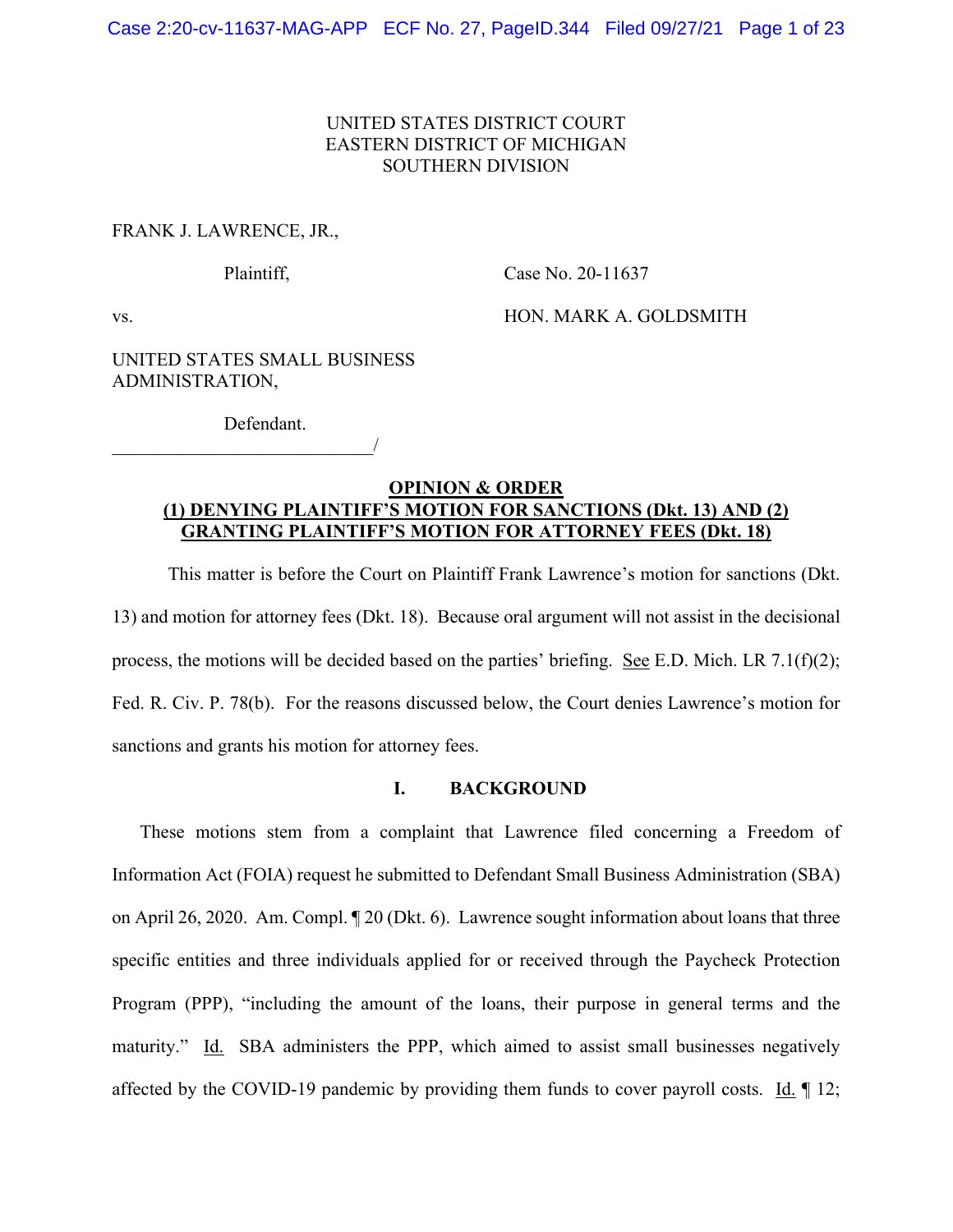Resp. to Am. Mot. for Attorney Fees at 1–2 (Dkt. 22). Lawrence filed his FOIA request because he suspected fraud relating to his employer's request for PPP funding. Am. Compl. ¶ 15.

On May 22, 2020, SBA responded to Plaintiff's FOIA request by invoking a 10-workday extension under 13 C.F.R. §102.5. Am. Mot. for Attorney Fees at 4; Resp. to Am. Mot. for Attorney Fees at 5. SBA then sent Lawrence a letter dated June 8, 2020 that stated the following

in regard to his FOIA request:

The Small Business Administration ("Agency") is providing statistical information on the Paycheck Protection Program ("PPP") loans and Economic Injury Disaster Loans ("EIDL") in an effort to keep the public informed of the assistance and actions both it and the thousands of lenders across the country are taking at this difficult time.

The statistical information can be found at: https://www.sba.gov/about-sba/opengovernment/foia#section-header-32. Please select "COVID-19 Information" located under Frequently requested records to obtain the data that is currently available.

SBA Response Letter (Dkt. 6-2). The letter also stated that if Lawrence were dissatisfied with the

agency's decision, he could file with the Office of Hearings and Appeals an administrative appeal

within 90 days of the date of the letter. Id.

Lawrence then brought this action under FOIA, seeking declaratory relief and an injunction requiring SBA to disclose the requested records, Am. Compl. ¶ 38. Lawrence stated that, under the statute, SBA was required to make and communicate to him a determination on his FOIA request, but that at the time he filed his complaint, SBA still had not made or communicated a determination within the meaning of the statute. Id. ¶ 33, 34. According to Lawrence, SBA had thereby constructively denied his FOIA request, and he consequently was not required to exhaust his administrative remedies by filing an administrative appeal. Id. 1 36.

SBA subsequently filed a motion to dismiss, asserting that Lawrence was required to administratively appeal the agency's response before he could seek judicial review (Dkt. 9).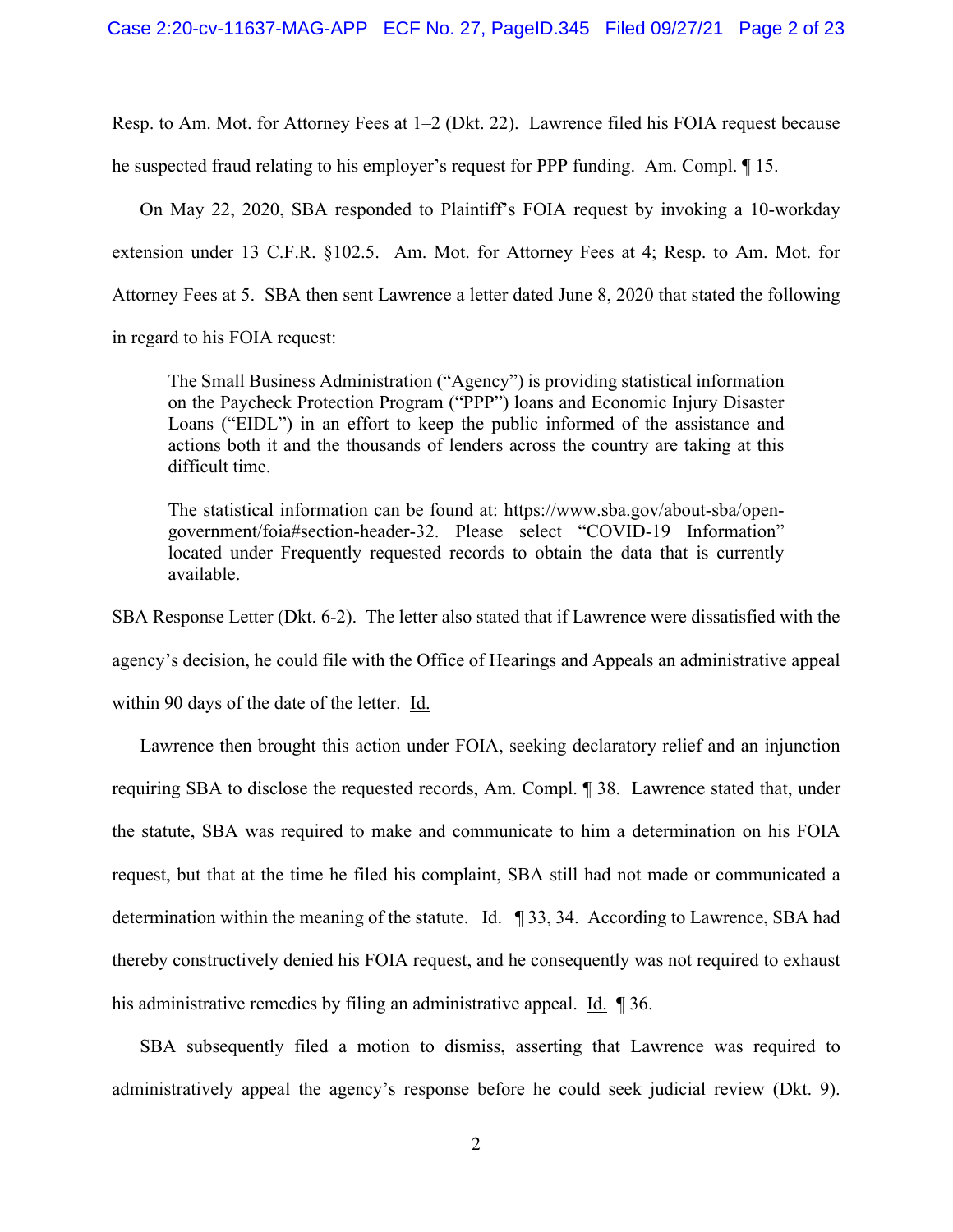Because SBA ultimately released to Lawrence all the records that he sought in this action, the Court dismissed the complaint as moot and denied SBA's motion to dismiss as moot. 3/19/21 Order (Dkt. 26).

Two matters remain. Lawrence filed a motion seeking sanctions pursuant to Federal Rule of Civil Procedure 11 and 28 U.S.C. § 1927, including attorney fees and reasonable expenses incurred in addressing SBA's motion to dismiss—which Lawrence contends was frivolous and vexatiously multiplied the proceedings. Mot. for Sanctions at 5. He also filed a motion for attorney fees, contending that he "substantially prevailed" in this litigation. Am. Mot. for Attorney Fees at 6– 10. The Court first evaluates Lawrence's motion for sanctions and then turns to his motion for attorney fees.

#### **II. ANALYSIS**

#### **A. Sanctions**

Lawrence seeks sanctions under Rule 11 and § 1927. The standards for each of these bases of recovery follow.

#### **1. Rule 11 Sanctions**

Rule 11 states that an attorney who presents written motions to a court is deemed to have made certain representations to the best of the attorney's "knowledge, information, and belief, formed after an inquiry reasonable under the circumstances." Fed. R. Civ. P. 11(b). These representations include that a motion "is not being presented for any improper purpose, such as to harass, cause unnecessary delay, or needlessly increase the cost of litigation" and that legal contentions "are warranted by existing law or by a nonfrivolous argument for extending, modifying, or reversing existing law or for establishing new law." Fed. R. Civ. P.  $11(b)(1)–(2)$ .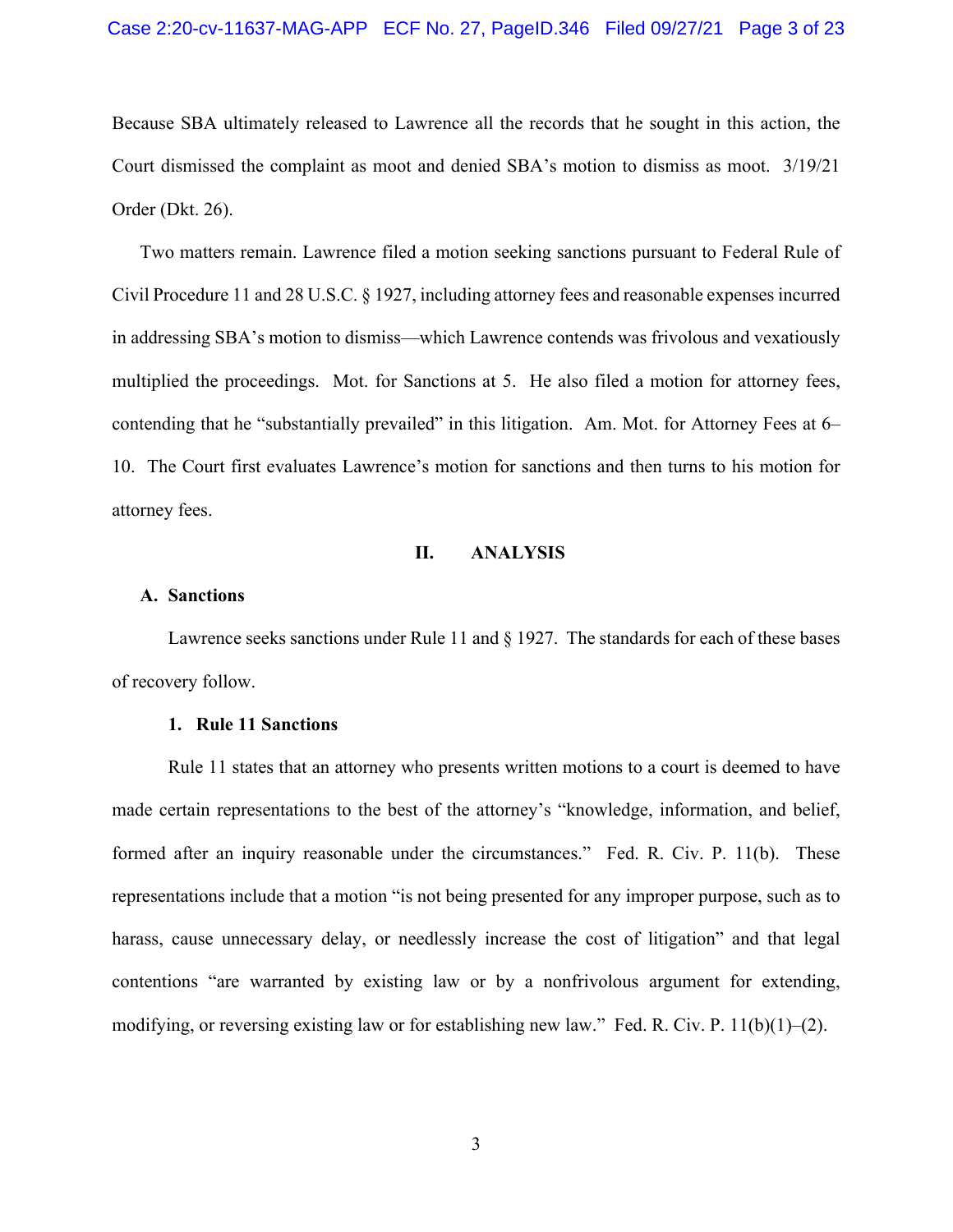In assessing whether sanctions should be awarded for violations of Rule 11, courts measure an attorney's conduct by an objective standard of reasonableness under the circumstances. INVST Fin. Grp., Inc. v. Chem-Nuclear Sys., Inc., 815 F.2d 391, 401 (6th Cir. 1987). A showing of good faith is insufficient to avoid sanctions. Id. Rule 11 obligations are ongoing, as parties are required to "review and reevaluate" their pleadings and modify them where appropriate to conform to the rule. Merritt v. Int'l Ass'n of Machinists & Aerospace Workers, 613 F.3d 609, 626 (6th Cir. 2010) (punctuation modified).

#### **2. § 1927 Sanctions**

Under § 1927, attorney fees may be awarded where an attorney "so multiplies the proceedings in any case unreasonably and vexatiously." Sanctions may be appropriate when an attorney knows or reasonably should know that the claim pursued is frivolous, or that the attorney's litigation tactics will "needlessly obstruct the litigation of nonfrivolous claims." Jones v. Cont'l Corp., 789 F. 2d 1225, 1230 (6th Cir. 1986). The Court need not find bad faith on the part of the sanctioned party. Dixon v. Clem, 492 F.3d 665, 679 (6th Cir. 2007); see also In re Ruben, 825 F.2d 977, 983– 984 (6th Cir. 1987) (noting that "a relaxed standard" is applicable to § 1927 sanctions, as a court may assess fees against an attorney "despite the absence of any conscious impropriety") (punctuation modified). Instead, sanctions under  $\S$  1927 "require a showing of something less than subjective bad faith, but something more than negligence or incompetence." Red Carpet Studios Div. of Source Advantage, Ltd. v. Sater, 465 F.3d 642, 646 (6th Cir. 2006).

#### **3. Application to Lawrence's Motion for Sanctions**

Lawrence argues that sanctions and excess costs are warranted because SBA's motion to dismiss advanced a frivolous legal contention and vexatiously multiplied the proceedings. Mot. for Sanctions at 5; 8/28/20 Service Copy of Motion for Sanctions ¶¶ 13–14 (Dkt. 13-3). SBA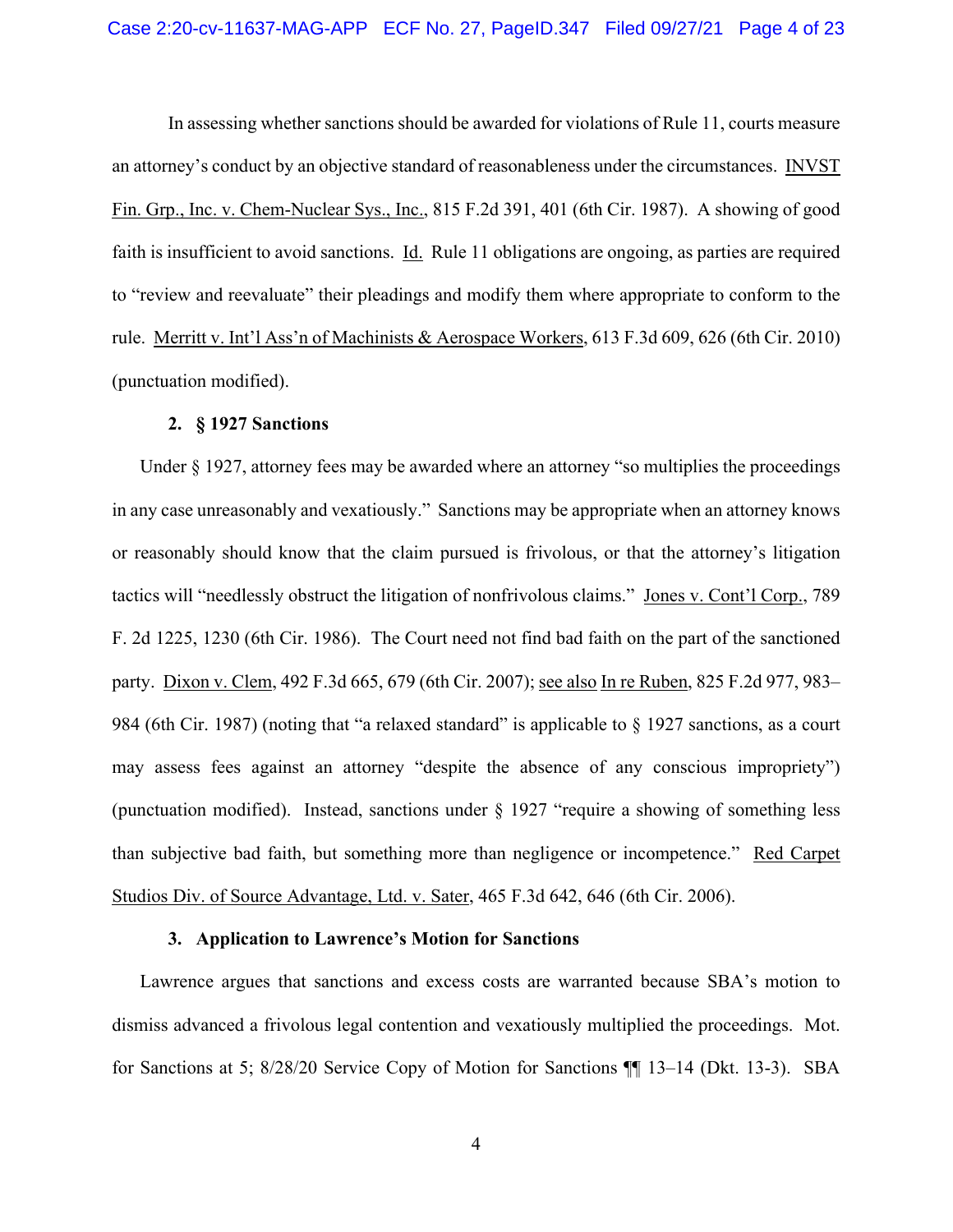responds with several arguments. First, it contends that Lawrence's motion should be denied because it does not comply with the requirements of Local Rule 7.1, as Lawrence did not seek concurrence, and the motion does not state that he sought concurrence. Resp. to Mot. for Sanctions at 2 n.1 (Dkt. 14).<sup>1</sup> Second, it states that sanctions are unwarranted because the motion to dismiss is meritorious. Id. at 2–4. Third, it asserts that even if sanctions could be granted, Lawrence's request for attorney fees and reasonable expenses incurred in defending against the motion to dismiss is inappropriate. Id. at 4–5. According to SBA, while Lawrence may have complied with Rule 11's safe-harbor provision, he responded to the motion to dismiss four days after it was filed. Id. Therefore, SBA maintains, it did not have an opportunity to minimize the costs that Lawrence incurred in responding to the motion that he now argues was frivolous. Id. at 5.

The Court considers the issue of Local Rule 7.1 compliance first and then discusses whether sanctions and attorney fees or reasonable expenses are warranted. As explained below, the Court determines that Lawrence's motion should not be dismissed based on non-compliance with the Local Rule, but it finds that sanctions are not warranted under Rule 11 or § 1927.

#### **a. Compliance with Local Rule 7.1(a)**

Eastern District of Michigan Local Rule 7.1(a) requires a movant to seek concurrence from the opposing party prior to filing a motion. E.D. Mich. LR 7.1(a). If concurrence is obtained, the parties then may present a stipulated order to the Court. If concurrence is not obtained, the moving party must state in the motion that "there was a conference between the attorneys . . . in which the movant explained the nature of the motion and its legal basis and requested but did not obtain

<sup>&</sup>lt;sup>1</sup> SBA also argues that because a successful litigation strategy is not frivolous or unreasonable, the Court must deny the motion for sanctions if it grants the motion to dismiss. Resp. to Mot. for Sanctions at 2 (citing J.P. Morgan Chase Bank, N.A. v. Winget, 602 F. App'x 246, 266 (6th Cir. 2015)). Because the Court denied the motion to dismiss as moot, it need not address this argument.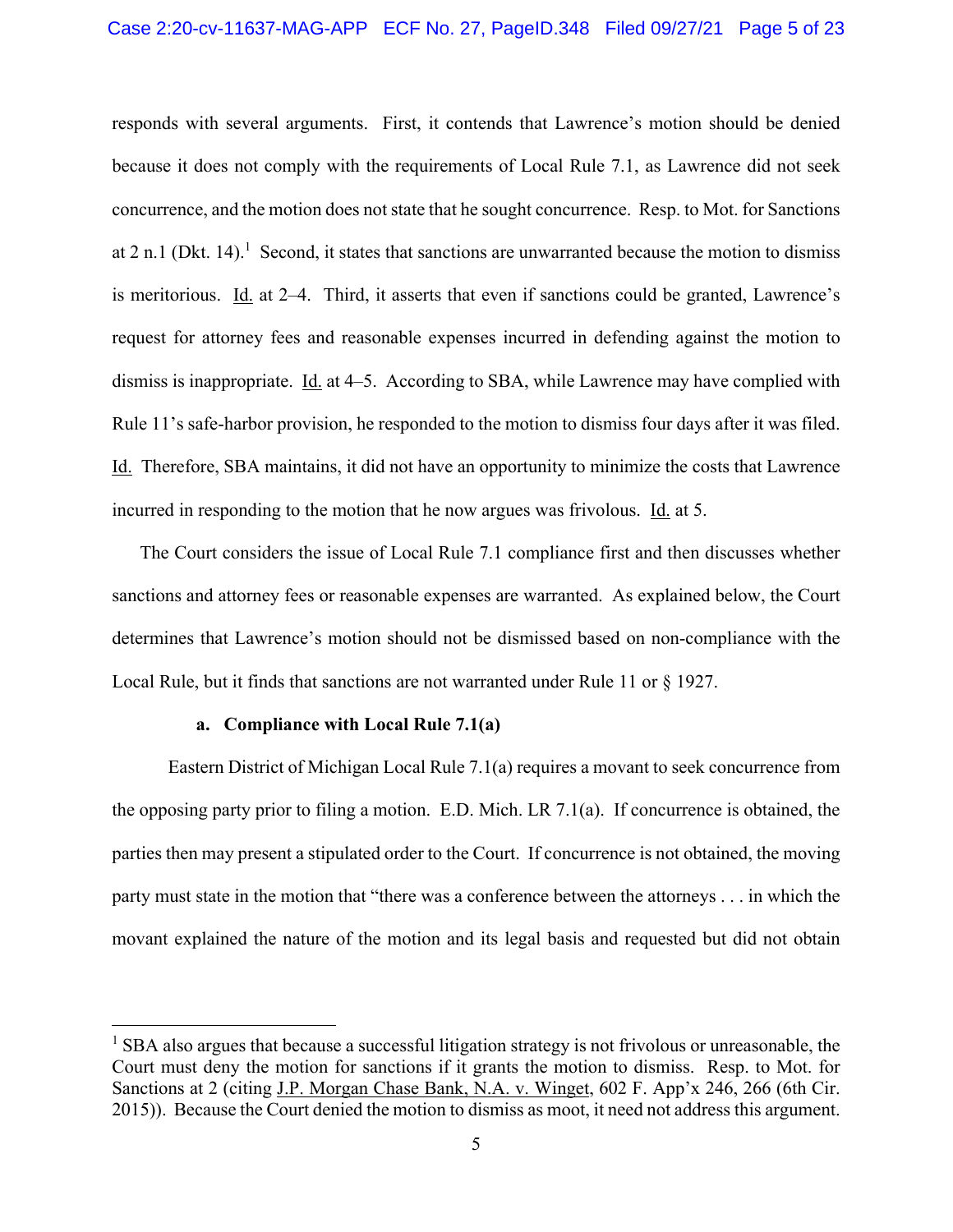concurrence in the relief sought [ ] or . . . despite reasonable efforts specified in the motion, the movant was unable to conduct a conference." Id. 7.1(a)(2).

Lawrence did not state in his motion for sanctions whether he sought concurrence from SBA before filing the motion. In his reply, Lawrence argues that through the safe-harbor provision of Rule 11—which affords a party on whom a motion for sanctions is served 21 days to withdraw or correct the offending pleading—the rule gives litigants more notice and more opportunity to cure than Local Rule 7.1 does. Reply at 1 (Dkt. 15). He states that SBA accordingly had notice and an opportunity to act 21 days before he filed the motion. Id.

The Court agrees. The Rule 11 procedure provided the functional equivalent of what would have been achieved under Local Rule 7.1. Even if Lawrence was guilty of a technical violation, it would not serve the interests of justice to deny it on that basis, as SBA was on full notice of the forthcoming motion. Cf. Thornton v. U.S. Dep't of Labor, No. 00-CV-72206-DT, 2000 WL 1923502, at \*1 (E.D. Mich. Nov. 17, 2000) (determining that, because the non-moving party was aware that the moving party was planning to file a motion to dismiss and indicated its opposition, "the interests of justice would not be served" by dismissing the motion based on the "procedural deficiency" of non-compliance with Local Rule 7.1).

#### **b. Sanctions Pursuant to Rule 11 and § 1927**

In its motion to dismiss, SBA argued that Lawrence was required to exhaust his administrative remedies before bringing this action and that he failed to do so because he did not file an administrative appeal of its June 8, 2020 decision. The Court finds that this legal contention is not unsupported by existing law or objectively unreasonable as to warrant Rule 11 sanctions. The Court also finds that it was not frivolous and did not vexatiously multiply the proceedings as to warrant sanctions under § 1927.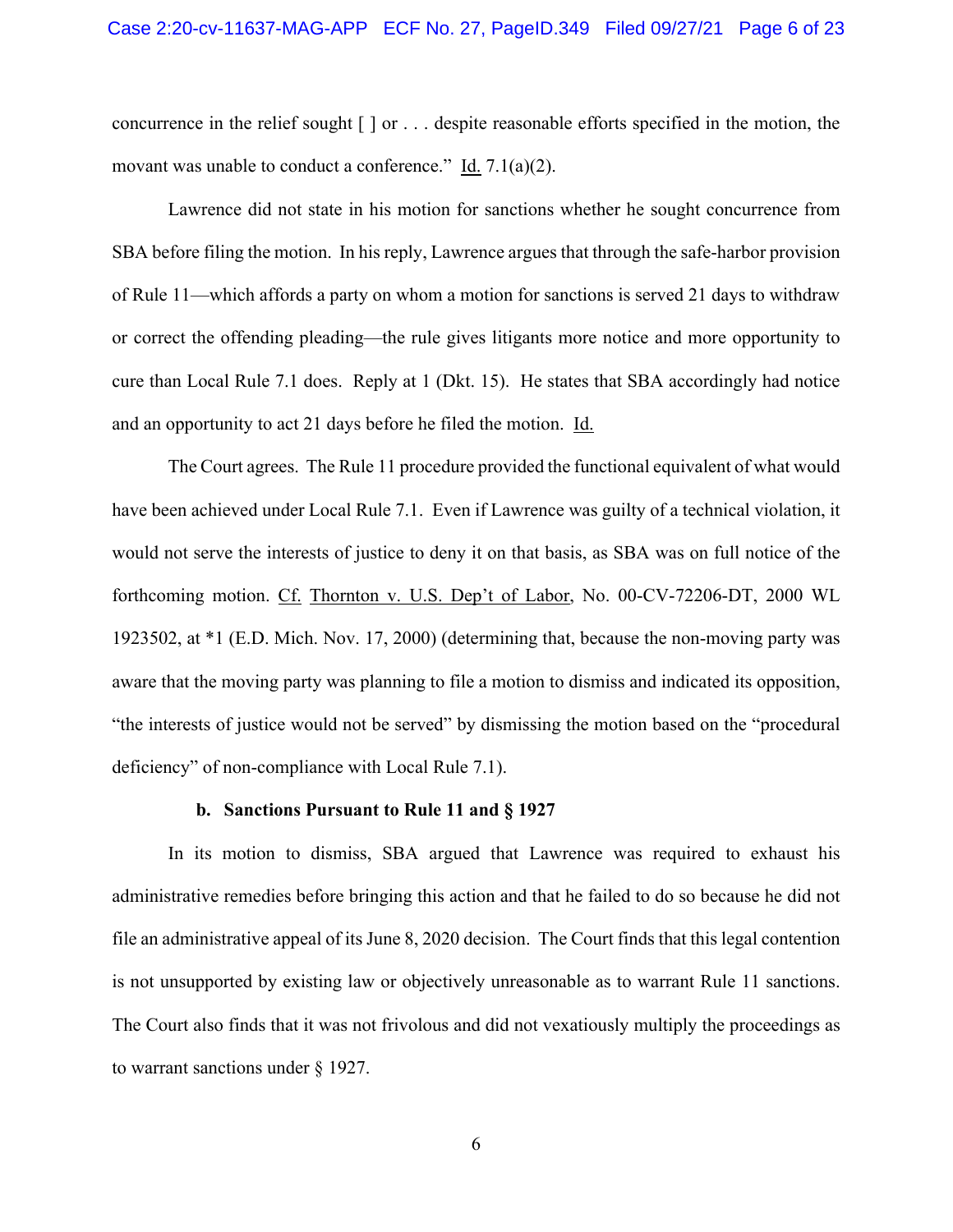#### **1. Rule 11**

FOIA provides that a federal agency "shall determine within 20 days (excepting Saturdays, Sundays, and legal public holidays) after the receipt of [a proper] request whether to comply with such request and shall immediately notify the person making such request of such determination and the reasons therefor." 5 U.S.C.  $\S$  552(a)(6)(A)(i)(I). In the case of an adverse determination, an agency must also inform the requester within 20 days of "the right of such person to appeal to the head of the agency." Id.  $\S$  552(a)(6)(A)(i)(III). In "unusual circumstances," an agency may extend this time limit to up to 30 working days by providing written notice to the requester. Id. §  $552(a)(6)(B)(i)$ .

An individual submitting a request through FOIA generally must exhaust administrative appeal remedies before seeking judicial redress. Hidalgo v. FBI, 344 F.3d 1256, 1258–1259 (D.C. Cir. 2003); see also Auto Alliance Int'l, Inc. v. U.S. Customs Serv., 155 F. App'x 226, 228 (6th Cir. 2005) (holding that "[e]xhaustion of administrative remedies is a threshold requirement to a FOIA claim."). The purpose of this requirement is to give the agency "an opportunity to exercise its discretion and expertise on the matter and make a factual record supporting its decision." Oglesby v. United States Dep't of the Army, 920 F.2d 57, 61 (D.C. Cir. 1990)

Two types of exhaustion exist under FOIA: actual and constructive. Taylor v. Appleton, 30 F.3d 1365, 1368 (11th Cir.1994). "A party is deemed to have actually exhausted all administrative remedies when he or she files a proper request with the appropriate agency and appeals any adverse determinations administratively." Fields v. IRS, No. 12-14753, 2013 WL 3353921, at \*4 (E.D. Mich. July 3, 2013). Constructive exhaustion occurs when the agency fails to comply with the applicable statutory time period. 5 U.S.C.  $\S$  552(a)(6)(C). Specifically, if the agency does not make and communicate its determination within 20 working days (or 30 days if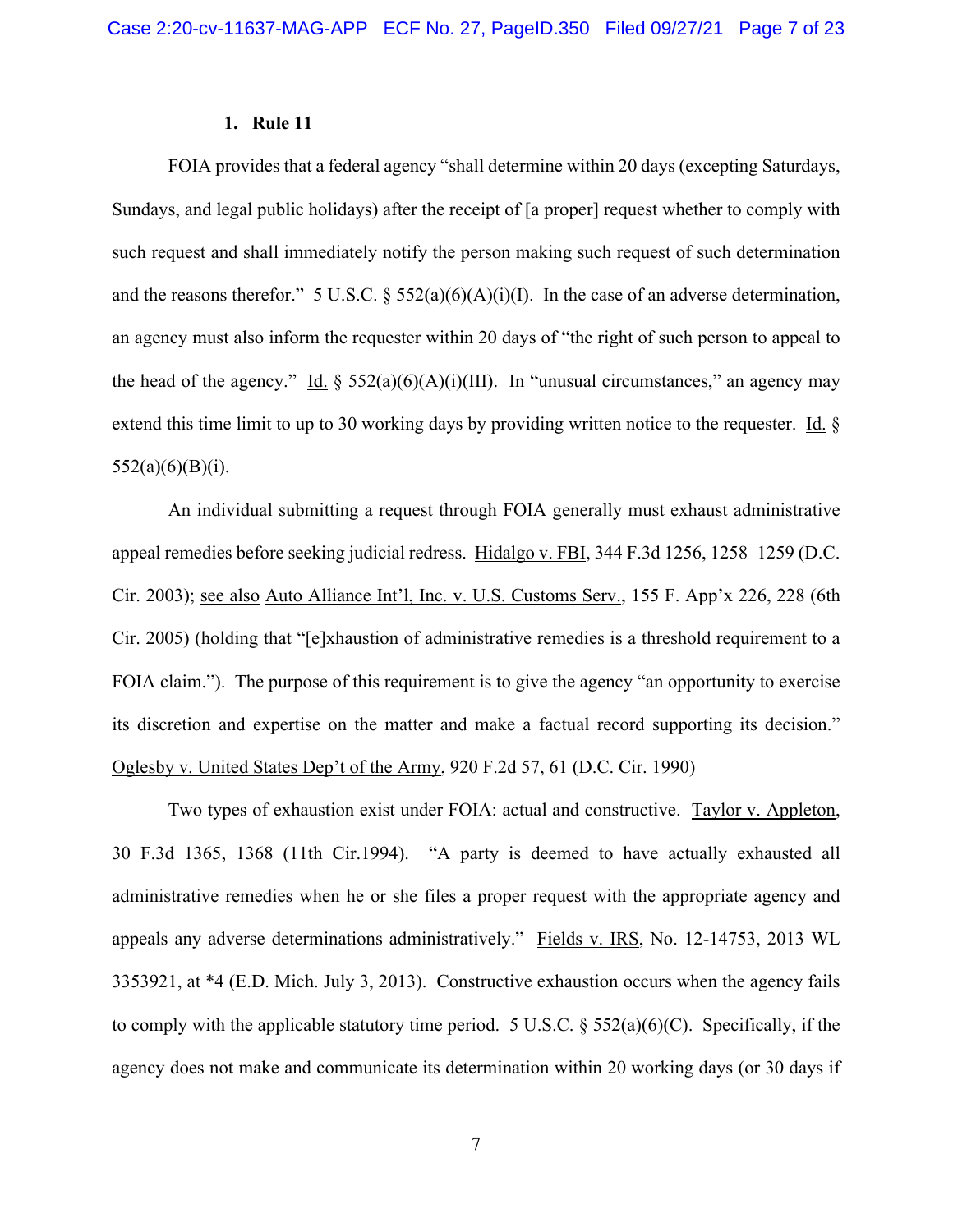"unusual circumstances" exist), the requester is deemed to have exhausted administrative remedies and, therefore, may seek judicial review without first going through the administrative-appeal process. 5 U.S.C. § 552(a)(6)(C)(i). However, notwithstanding this provision, an agency can cure an untimely response. If the agency responds after the 20-day time limit but before the requester files a complaint in federal court, the requester still must exhaust administrative appeal remedies. See Oglesby, 920 F.2d at 63–64.

Lawrence's central argument in his motion is that SBA's response letter dated June 8, 2020 did not "constitute a 'determination' in conformance with the FOIA" and that "[a]ny argument to the contrary is frivolous." Mot. for Sanctions at 6. Lawrence maintains that only a "determination" within the meaning of FOIA triggers the obligation to file an administrative appeal and that, given that he did not receive a determination, he had no such obligation. 8/28/20 Service Copy of Motion for Sanctions ¶ 10. Instead, Lawrence maintains that he constructively exhausted his administrative remedies because SBA did not make or communicate a determination within the timeframe set out in the statute. Id. ¶ 8 (quoting Hertz Schram PC v. FBI, No. 12-14234, 2015 WL 13743459, at \*5 (E.D. Mich. Aug. 19, 2015) (R. & R.)). Accordingly, he argues, a motion to dismiss premised on his failure to appeal to the agency and thereby exhaust administrative remedies lacks support in existing law. Id.

In contending that the June 8, 2020 letter did not represent a determination, Lawrence relies primarily on Citizens for Responsibility & Ethics in Wash. v. Fed. Election Comm'n, 711 F.3d 180 (D.C. Cir. 2013) (CREW). See Mot. for Sanctions at 6; 8/28/20 Service Copy of Motion for Sanctions ¶¶ 4, 7, 8, 10; Am. Compl. ¶ 35. There, the United States Court of Appeals for the District of Columbia Circuit addressed the issue of what kind of agency response qualifies as a "determination" for the purposes of constructive exhaustion. CREW, 711 F.3d at 185. The court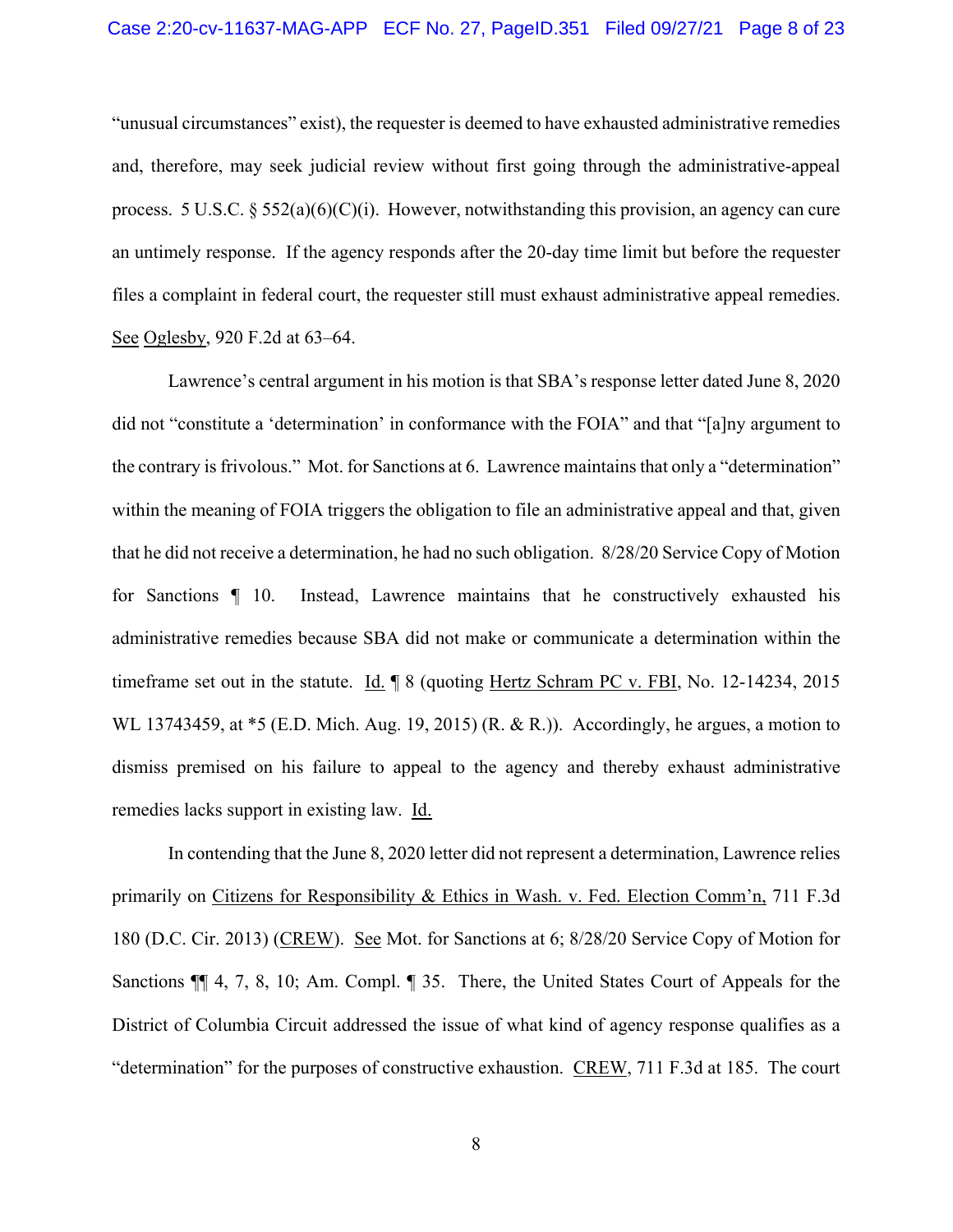# Case 2:20-cv-11637-MAG-APP ECF No. 27, PageID.352 Filed 09/27/21 Page 9 of 23

concluded that to constitute a determination within the meaning of the statute, "the agency must at least: (i) gather and review the documents; (ii) determine and communicate the scope of the documents it intends to produce and withhold, and the reasons for withholding any documents; and (iii) inform the requester that it can appeal whatever portion of the 'determination' is adverse." Id. at 188. The court also emphasized that the "statutory requirement that the agency provide 'the reasons' for its 'determination' strongly suggests that the reasons are particularized to the 'determination'—most obviously, the specific exemptions that may apply to certain withheld records." Id. at 186. It held that if an agency has not issued such a determination within 20 days of the receipt of a proper FOIA request (or 30 days if "unusual circumstances" exist), "the requester may bring suit directly in federal district court without exhausting administrative appeal remedies." Id. at 182.

Applying these standards to the June 8, 2020 letter he received, Lawrence argues that SBA did not inform him whether his request was granted or denied (along with the reasons for denial), did not communicate the scope of the documents that SBA intended to produce and withhold, and simply contained the same boilerplate language featured in other FOIA requests regarding PPP loans. Mot. for Sanctions at 6; 8/28/20 Service Copy of Motion for Sanctions ¶ 5. He also alleges that SBA misrepresented that it "provided a website directing [him] to documents in response to the FOIA request" because the website contained in the letter did not respond to the specific information that he sought. Mot. for Sanctions at 7 (quoting SBA Reply at 2 (Dkt. 11)).

The Court determines that SBA's contention that Lawrence must first appeal to the agency before seeking judicial review is not frivolous such that it violated Rule 11. It appears that the D.C. Circuit in CREW is the only court to analyze or describe the dimensions of what type of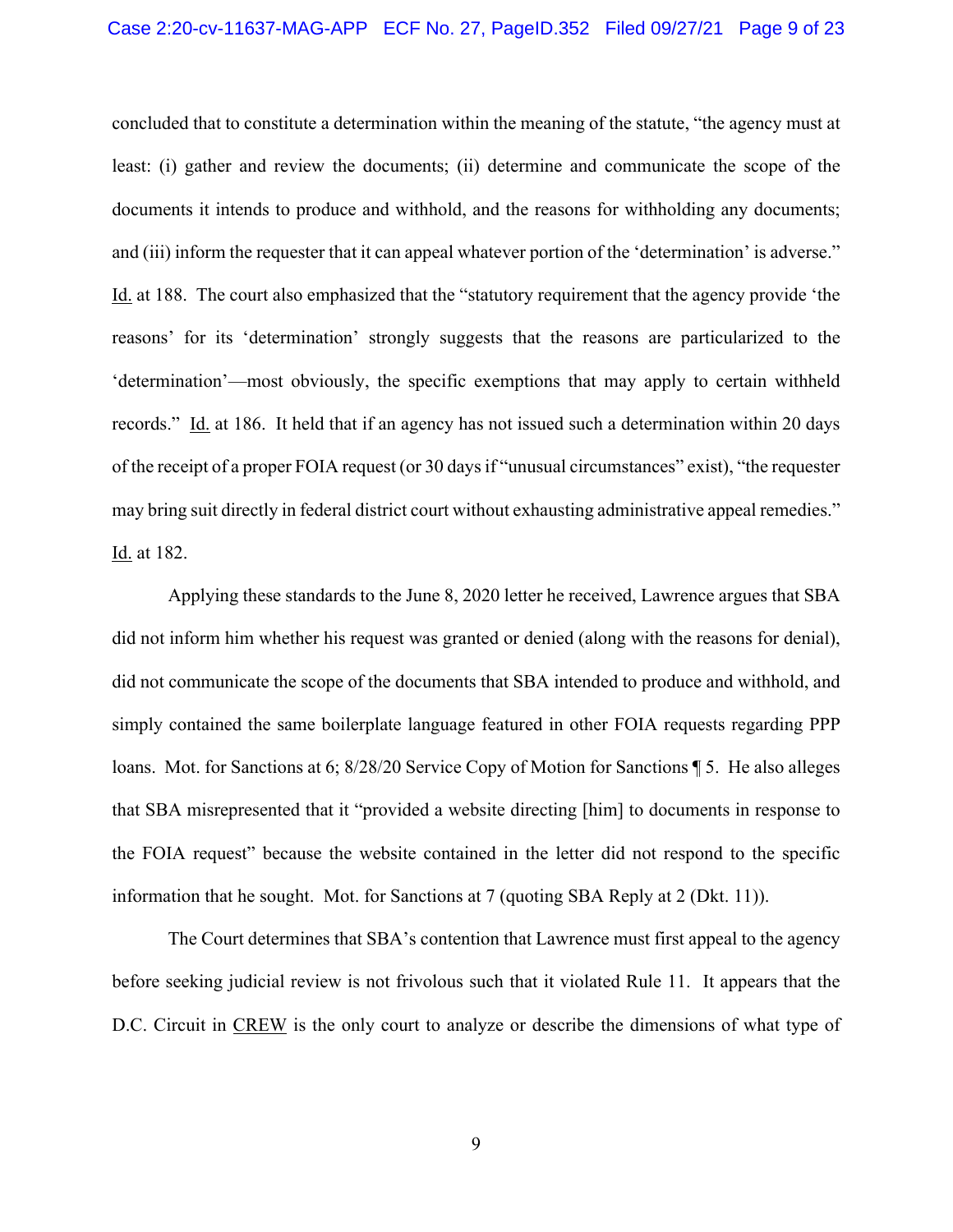agency response qualifies as a "determination" under FOIA.<sup>2</sup> See CREW, 711 F.3d at 186 n.4 (noting that despite the "significant amount of FOIA litigation in this Court, we have not had occasion to previously decide this important procedural question, in part because individual FOIA requesters apparently have not thought it worth the candle to press this point, rather than to work with the agency in an effort to obtain the requested documents"). Neither the United States Court of Appeals for the Sixth Circuit nor any district court in this Circuit has addressed the issue of when a "determination" is sufficient to prompt an obligation to exhaust. Even if, before SBA filed its motion to dismiss, Lawrence's complaint provided the agency with notice of his interpretation of CREW, the existence of a single case of recent vintage in a single circuit does not necessarily signal that another position is unequivocally groundless.

Moreover, the facts of CREW are distinguishable from the facts here such that it would not be futile for SBA to argue that Lawrence must file an administrative appeal. For instance, in CREW, the Federal Elections Commission sent a letter to the plaintiff stating that the agency was "continuing to process [the plaintiff's] request and ha[d] produced with this letter an initial round of responsive records" and that "[u]pon the agency's final production of records, [the plaintiff] will receive a decision letter that will include information regarding your appeal rights." 711 F.3d

 $2$  Lawrence cites another case in support of his contention that the SBA letter did not represent a determination. See Mot. for Sanctions at 6 (citing Anderson v. U.S. Postal Serv., 7 F. Supp. 2d 583 (E.D. Pa. 1998)). But that case did not define the contours of what constitutes a determination. Rather, the Anderson court simply stated that a "vague positive response" to a FOIA request was insufficient. Anderson, 7 F. Supp. 2d at 586. Lawrence also cites other cases in support of his proposition that only a "determination" triggers a FOIA requestor's obligation to pursue an administrative appeal. See 8/28/20 Service Copy of Motion for Sanctions ¶ 10. But these cases all involve agencies that failed to make a timely determination. See Seavey v. Dep't of Justice, 266 F. Supp. 3d 241 (D.D.C. 2017); Martinez v. U.S. State Dep't, No. 3-14-1616, 2015 WL 222210 (M.D. Tenn. Jan. 14, 2015); Hertz Schram PC, 2015 WL 13743459, at \*5. Here, Lawrence expressly does not challenge the tardiness of the determination but rather its adequacy. See Resp. to SBA Mot. to Dismiss at 7 (Dkt. 8).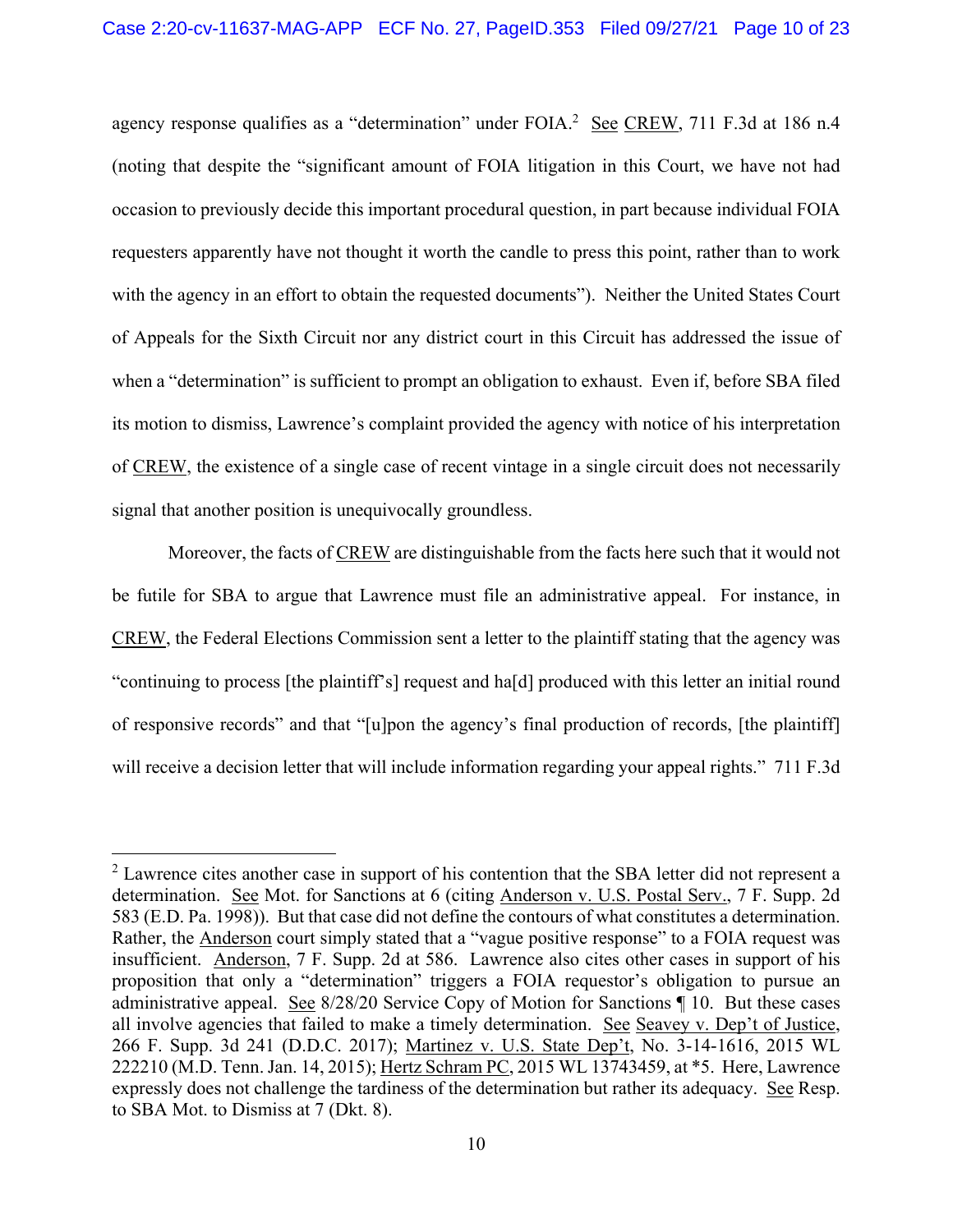at 183. The letter also stated that "[t]oday's letter does not constitute a final agency decision, and thus is not subject to appeal." Id. Thus, the CREW court faced the specific issue of whether an agency could trigger the exhaustion requirement merely by expressing a "future intention" to produce documents. Id. at 185. The court explained that permitting such a response would "jam" a "Catch-22" into FOIA: a requester would be unable to appeal within the agency because the agency has not provided the necessary information, but the requester would simultaneously be unable to go to court because he or she had not yet appealed within the agency. Id. at 186. The court held that, therefore, it was "not enough" for purposes of activating FOIA requesters' obligation to exhaust "that, within the relevant time period, the agency simply decides to later decide." Id.

By contrast, SBA's June 8, 2020 letter, which Lawrence received before bringing this action, did not postpone a decision for a later date, and it did not state that it was not subject to appeal. See SBA Response Letter. Accordingly, it did not place Lawrence in the same type of "Catch-22" identified by the court in CREW. Instead, the letter expressly told Lawrence that he could appeal. Id.

 Cases in the United States District Court for the District of Columbia interpreting CREW have emphasized that the CREW court was particularly concerned with "agency feet-dragging" and situations in which an agency places FOIA requesters in a kind of "administrative limbo" by "keep[ing] FOIA requests bottled up . . . for months or years on end by issuing a response that precludes a requester from pursuing both an administrative appeal and a federal lawsuit." Judicial Watch, Inc. v. U.S. Dep't of Justice, 410 F. Supp. 3d 216, 224 (D.D.C. 2019) (quoting CREW, 711 F.3d at 187); Bartko v. U.S. Dep't of Justice, No. 13-1135 (JEB), 2014 WL 12787640, \*7 (D.D.C. Sept. 9, 2014). Courts have distinguished CREW in cases where plaintiffs argued that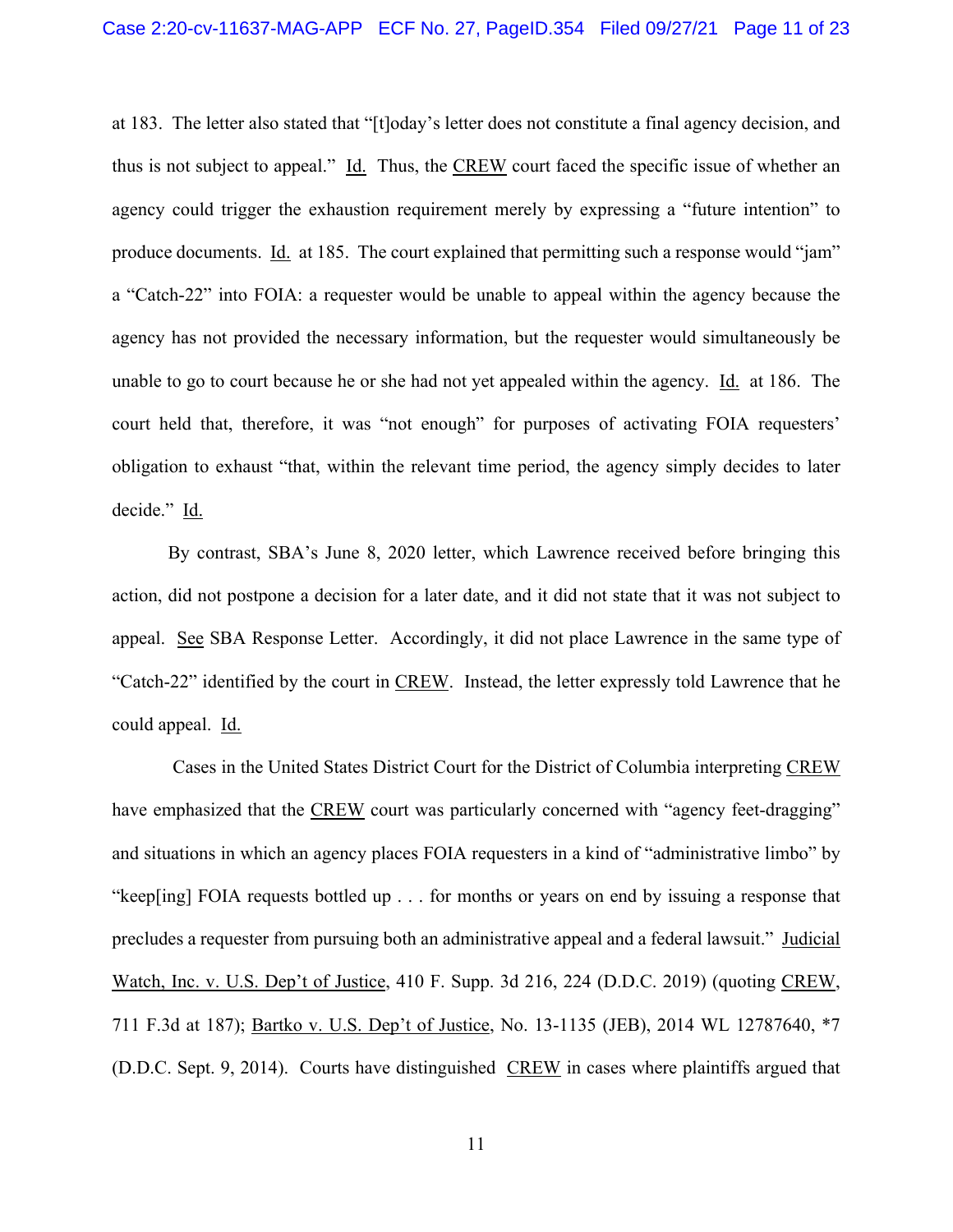the agency responses they received were insufficient to trigger an obligation to exhaust administrative remedies but were still able to file an immediate and substantive administrative appeal. See Nat'l Sec. Counselors v. CIA, 931 F. Supp. 2d 77, 97 (D.D.C. 2013) ("Constructive exhaustion in the FOIA is a privilege granted only to individuals whose requests for records have essentially been ignored by the agency."); Judicial Watch, Inc., 410 F. Supp. 3d at 218; Bartko, 2014 WL 12787640, at \*7. Here, Lawrence was able to file an immediate and substantive administrative appeal upon receiving the letter from SBA.

Given these distinctions—together with the principle that individuals must generally exhaust administrative remedies before seeking judicial review of a FOIA request—it was not objectively unreasonable under the circumstances for SBA to determine that its June 8, 2020 letter was sufficient to constitute an appealable decision. See Oglesby, 920 F.2d at 61–62 (noting that "[c]ourts have consistently confirmed that the FOIA requires exhaustion of [the] appeal process before an individual may seek relief in the courts"); cf. Reisman v. Bullard, 14 Fed. App'x 377, 379 (6th Cir. 2001) (dismissing the plaintiffs' FOIA claim in part because the plaintiffs "failed to show that they exhausted their FOIA remedies by requesting specific information in accordance with published administrative procedures and having their request improperly refused before they brought their district court action"); Powell v. IRS, No. 15-11033, 2016 WL 7473446, at \*3 (E.D. Mich. Dec. 29, 2016) (determining that when the plaintiff challenged the adequacy of an agency's response to a FOIA request without first appealing to the agency, the complaint was prematurely filed).

Because SBA's position was not objectively unreasonable, sanctions are not warranted under Rule 11.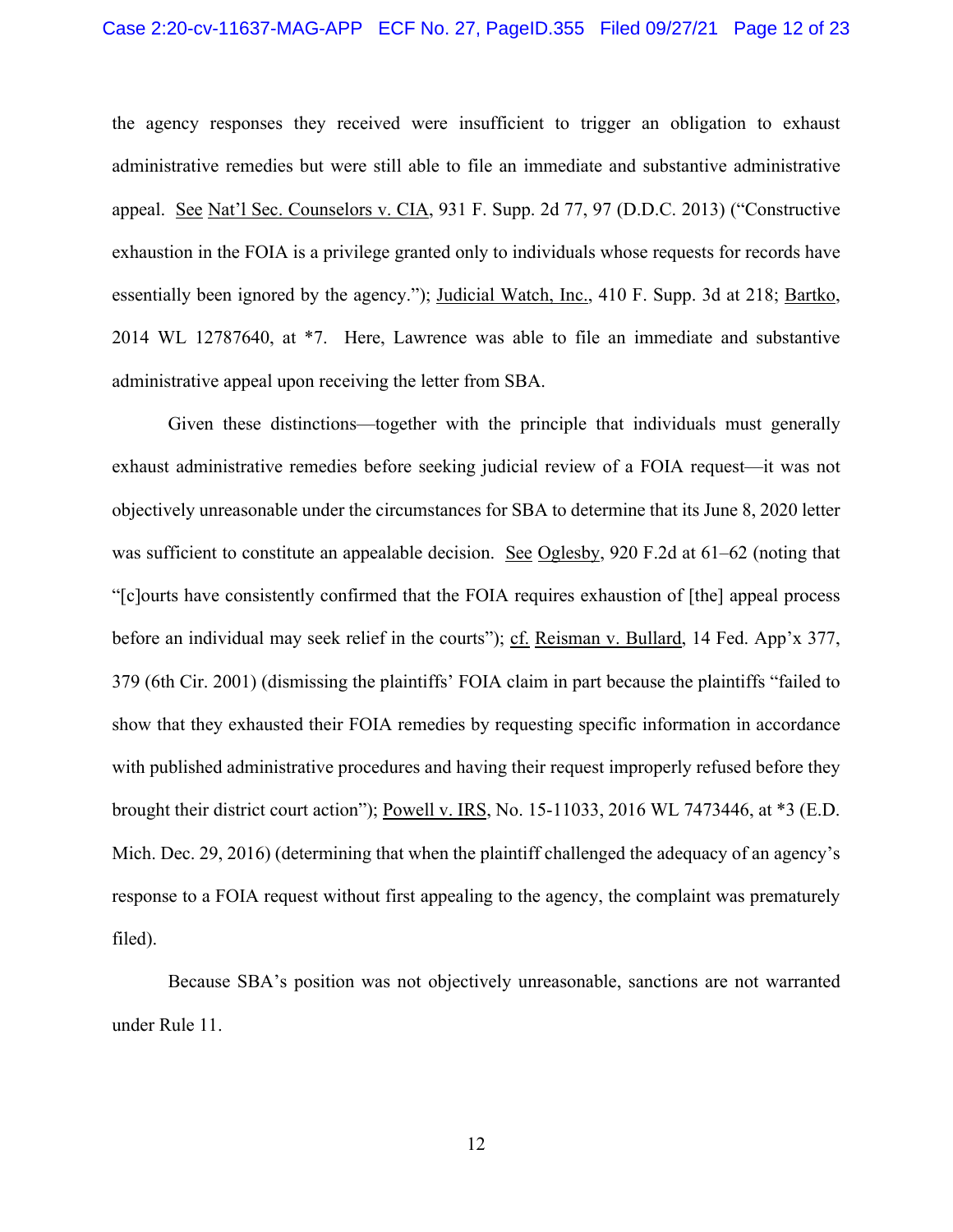#### **2. § 1927**

 Lawrence contends that sanctions are appropriate under 28 U.S.C. § 1927 because SBA knew or should have known that a motion to dismiss grounded on an exhaustion requirement was frivolous. 8/28/20 Service Copy of Motion for Sanctions ¶ 15. He also argues that the agency knew that the website contained in its June 8, 2020 letter was not responsive to his specific FOIA request. Mot. for Sanctions at 7.

However, as noted above, SBA's exhaustion argument was not frivolous. And the fact that Lawrence's complaint included his application of CREW to the facts of this case would not have indicated to SBA that such an argument was baseless or unwarranted by existing law. Moreover, SBA states that if the "statistical information" on the website mentioned in its letter were printed out, such information would constitute "documents" in response to Lawrence's FOIA request. Id. at 4 n.2. Given that the responsiveness of the website to Lawrence's request is contested, there is insufficient evidence that SBA misrepresented that it "provided a website directing [Lawrence] to documents in response to the FOIA request" and thereby engaged in vexatious conduct. Mot. for Sanctions at 8.

 As a result, the Court finds that SBA did not file a motion to dismiss that it reasonably should have known was frivolous or that its litigation tactics unreasonably and vexatiously multiplied the proceedings. Neither sanctions nor attorney fees and expenses that Lawrence incurred in responding to SBA's motion to dismiss are warranted under § 1927.

Having concluded that sanctions are not available under Rule 11 or § 1927, the Court turns to Lawrence's motion for attorney fees.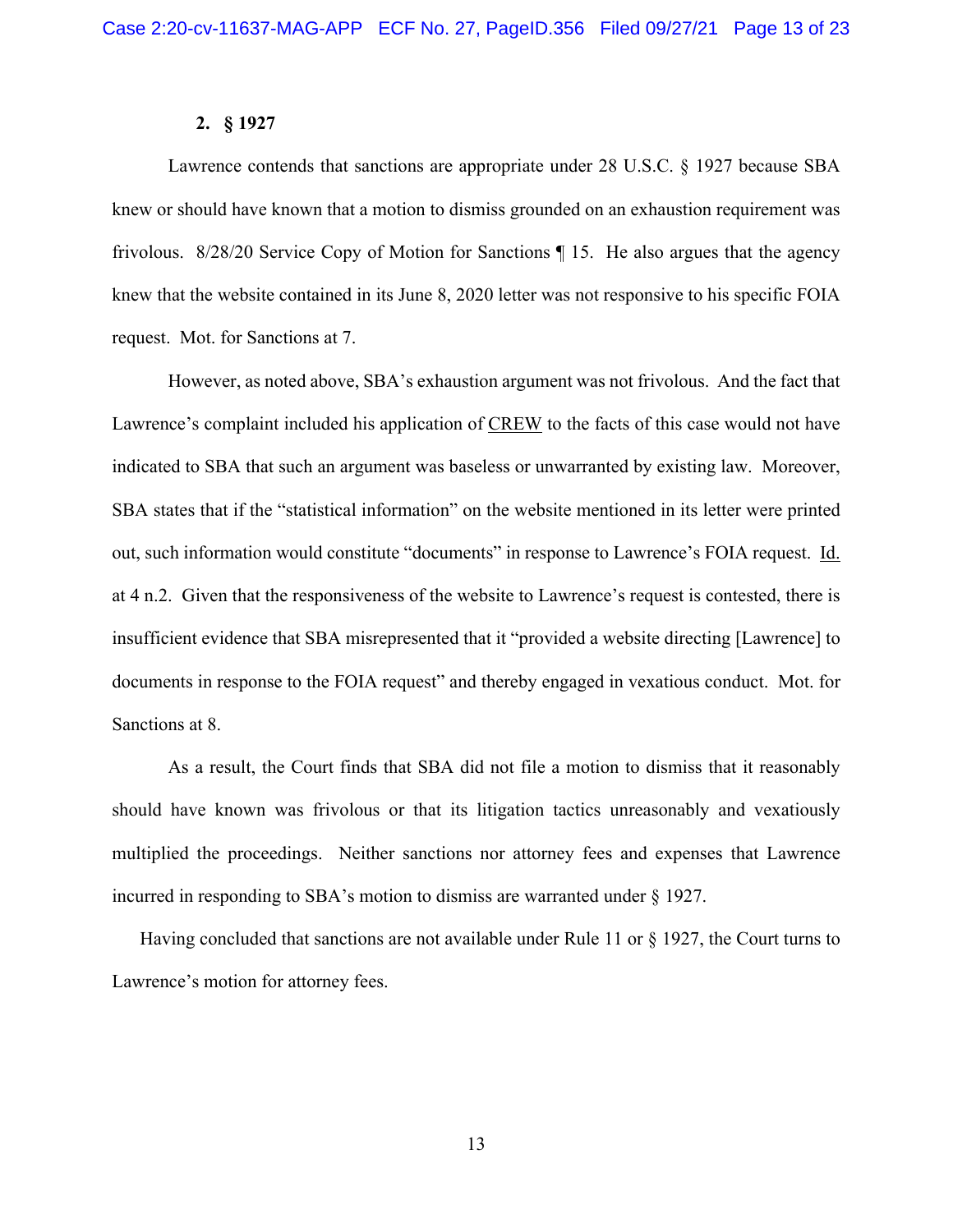#### **B. Attorney Fees Motion**

FOIA permits courts to assess reasonable attorney fees and litigation costs against the United States where a plaintiff suing under the statute has "substantially prevailed." 5 U.S.C. §  $552(a)(4)(E)(i)$ . Courts apply a two-part test in determining whether an award of fees is appropriate. GMRI, Inc. v. EEOC, 149 F.3d 449, 451 (6th Cir. 1998). First, a court must determine whether a litigant has substantially prevailed and is thus "eligible" for attorney fees. Id. Second, if a FOIA plaintiff is eligible for fees, a court must then determine whether the plaintiff is "entitled" to such an award based upon a balancing of equitable considerations. Id. at 451.

The Court first considers whether Lawrence is eligible to recover attorney fees and then turns to whether he is entitled to them. Concluding that Lawrence is eligible and entitled to attorney fees, the Court then discusses the reasonableness of those fees.

#### **1. Eligibility for Fees**

 A FOIA plaintiff has "substantially prevailed" where the plaintiff "obtain[s] relief through either" (i) "a judicial order, or an enforceable written agreement or consent decree," or (ii) "a voluntary or unilateral change in position by the agency, if the complainant's claim is not insubstantial." 5 U.S.C.  $\S$  552(a)(4)(E)(ii). A plaintiff is deemed "eligible" to recover attorney fees by satisfying either requirement.

The parties dispute the standard that applies in determining whether a party has substantially prevailed—and is thereby eligible for an award of fees—in the absence of a court order. As SBA states in its response to Lawrence's motion, the Sixth Circuit has held that a court order is not necessary for a litigant to have substantially prevailed if the litigant "demonstrates that the prosecution of the lawsuit was reasonably necessary to obtain requested information, and that the existence of the lawsuit had a causative effect upon the release of that information." GMRI, 149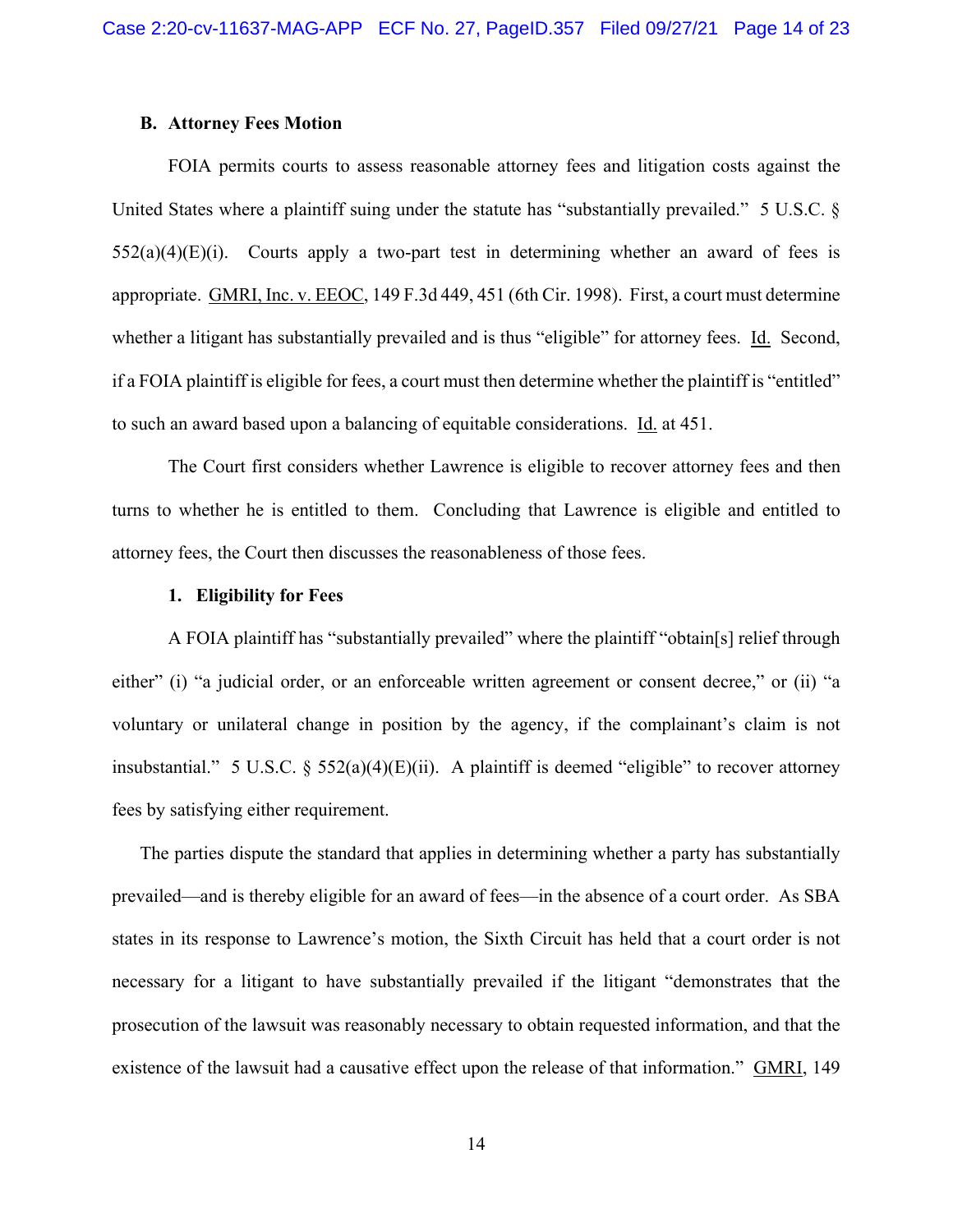F.3d at 451–452. In his motion, Lawrence argues that this caselaw was superseded by statute when Congress amended FOIA in response to the United States Supreme Court's 2001 decision in Buckhannon Bd. & Care Home, Inc. v. W. Va. Dep't of Health and Human Res., 532 U.S. 598 (2001). In Buckhannon, the Court held that under the Fair Housing Amendments Act and Americans with Disabilities Act fee-shifting provisions—which are comparable to FOIA plaintiffs must have either secured a judgment on the merits of their claim or received a courtordered consent decree to qualify as a "prevailing party." 532 U.S. at 601–602. Congress responded to this decision in 2007 by amending FOIA to define "substantially prevailed" to include "a voluntary or unilateral change in position by the agency, if the complainant's claim is not insubstantial." 5 U.S.C. § 552(a)(4)(E)(ii); Warren v. Colvin, 744 F.3d 841, 845-846 (2d Cir. 2014) (recounting this history). It thereby "abrogated the rule of Buckhannon in the FOIA context and revived the possibility of FOIA fee awards in the absence of a court decree." Brayton v. Off. of the U.S. Trade Representative, 641 F.3d 521, 525 (D.C. Cir. 2011).

Some courts have read the 2007 amendment to incorporate a "catalyst theory" under which, to substantially prevail in the absence of a favorable judgment, a party must show that the litigation "substantially caused" the government to voluntarily or unilaterally change its position. See, e.g., Grand Canyon Trust v. Bernhardt, 947 F.3d 94, 96 (D.C. Cir. 2020); Hertz Schram PC v. FBI, No. 12-14234, 2015 WL 5719673, at \*1 n.2 (E.D. Mich. Sept. 30, 2015) (stating that in light of the amendment, "the Sixth Circuit's 'catalyst' theory appears to remain relevant"). Some courts have questioned whether a causal nexus between the litigation and the agency's subsequent release of requested records is required given the text of the statute. See First Amendment Coal. v. U.S. Dep't of Justice, 878 F.3d 1119, 1128, 1131, 1139 (9th Cir. 2017) (dividing over whether FOIA requires a party seeking attorney fees to demonstrate causation in every instance); Off. of Fulton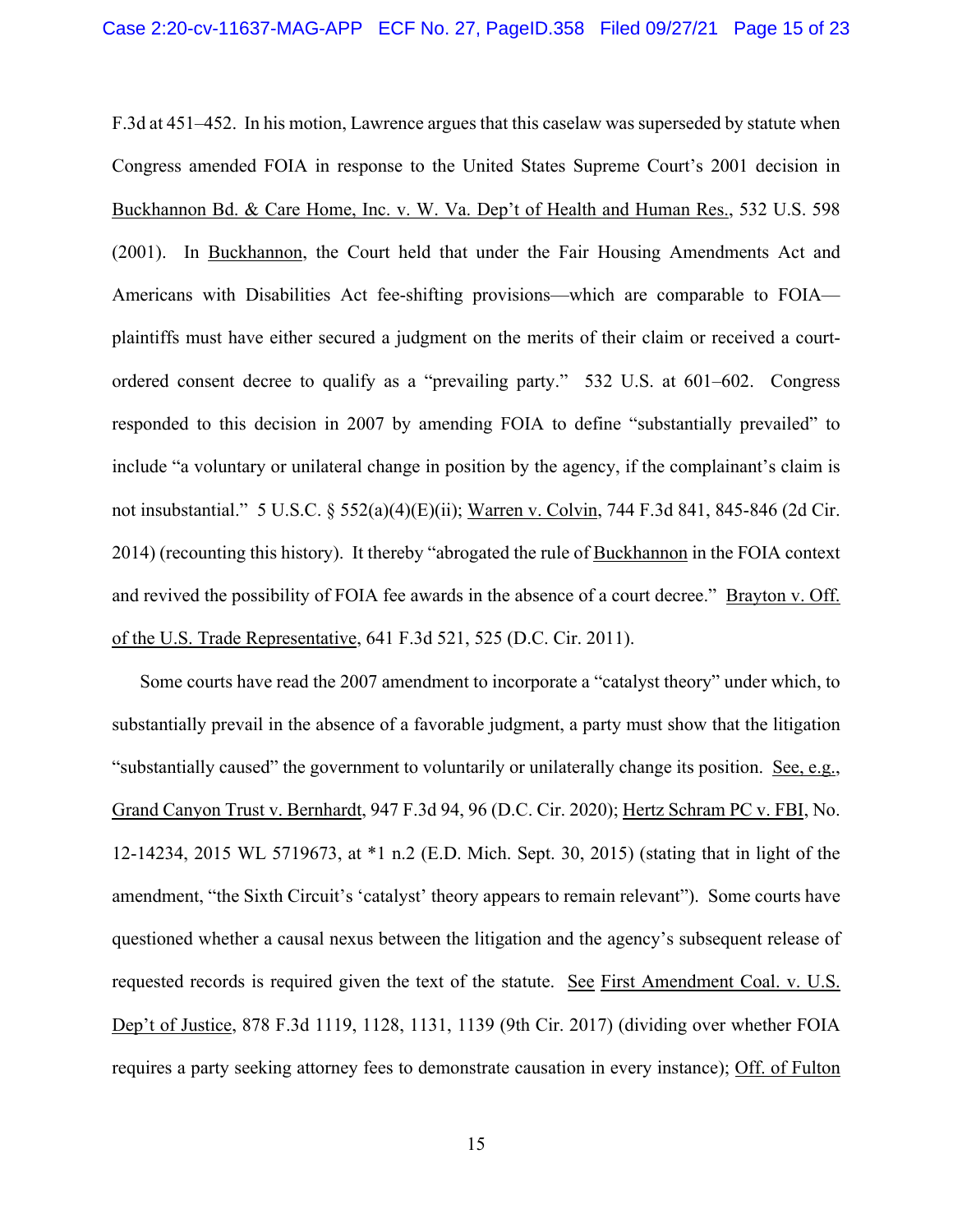Cnty. Dist. Att'y v. U.S. Dep't of Justice, No. 1:18-cv-05902, 2020 WL 10692206, at \*7 (N.D. Ga. July 14, 2020) (determining that, because the plain text of the statute does not require a causal nexus between the litigation and the agency's disclosure, a defendant does not need to show that the government produced the records because of the lawsuit); Sai v. Transp. Sec. Admin., 155 F. Supp. 3d 1, 6 n.4 (D.D.C. 2016) (noting that "under the literal terms of the statute, a plaintiff need only show that the agency has changed its position and that the plaintiff's claim was 'not insubstantial'").

The Sixth Circuit has not yet addressed this issue. However, the Court need not decide whether a FOIA plaintiff seeking attorney fees must show that the lawsuit caused the agency to change its position because it finds that Lawrence has substantially prevailed even if this theory applies.

SBA did not produce any documents in response to Lawrence's request until six months after Lawrence brought this action. See Am. Mot. for Attorney Fees at 7. As discussed above, after Lawrence filed his complaint, the agency continued to argue that Lawrence must first file an administrative appeal. See Mot. to Dismiss.

SBA attributes Lawrence's receipt of the information he requested to an order that the United States District Court for the District of Columbia issued in WP Co. v. U.S. Small Bus. Admin., 502 F. Supp. 3d 1 (D.D.C. 2020).<sup>3</sup> Resp. to Am. Mot. for Attorney Fees at 10 (Dkt. 22). There, several news organizations brought an action pursuant to FOIA, seeking data on PPP loans and challenging the agency's claim that FOIA exemptions covered the requested information. Id. at 6–7. Finding that the information was not exempt, the court ordered the agency to release the "names, addresses, and precise loan amounts of all individuals and entities that obtained PPP . . .

<sup>&</sup>lt;sup>3</sup> In this opinion, WP Co. refers to WP Co. v. U.S. Small Bus. Admin., 502 F. Supp. 3d 1 (D.D.C. 2020) unless other opinions in that litigation are specifically referenced.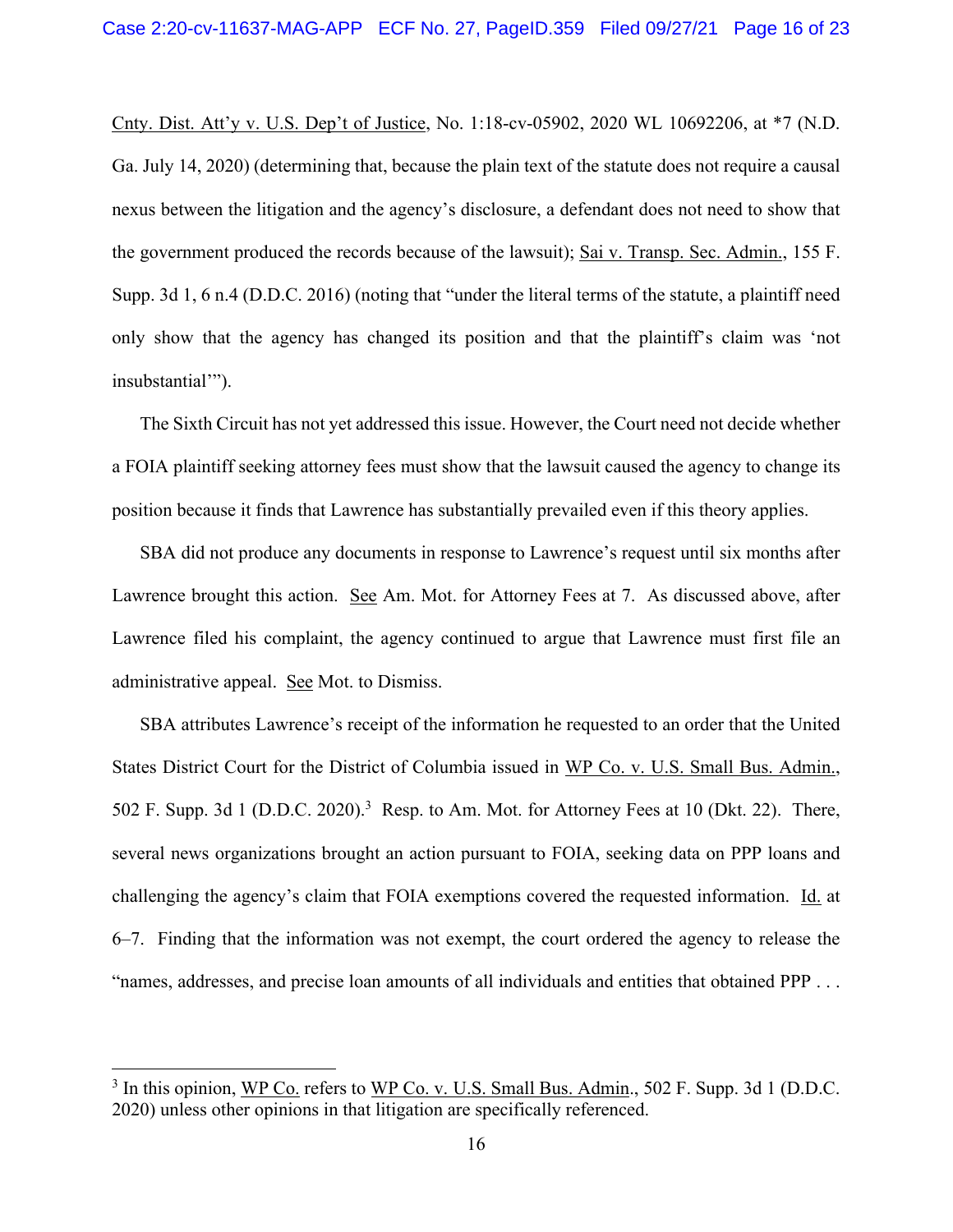COVID-related loans by November 19, 2020." Id. at 27–28. SBA insists that because this order encompassed the information Lawrence requested, Lawrence cannot prove that this action was reasonably necessary to obtain the information or that the existence of this action had a causative effect upon its release. Resp. to Am. Mot. for Attorney Fees at 10.

 However, Lawrence's lawsuit need not be the sole cause of the release of documents; it can be a contributing cause. Simply because news organizations substantially prevailed in WP Co. does not preclude Lawrence from substantially prevailing here. See First Amendment Coal., 878 F.3d at 1126 ("In keeping with FOIA's broad reach, the statute contemplates that there may well be parallel litigation in different venues."). Lawrence filed his suit only five weeks after the complaint in WP Co. was filed, and the information that the court ordered SBA to produce there was not precisely the same as what Lawrence requested and eventually received, given that he requested not only the amount of loans but also their purpose in general terms and maturity. Compare Lawrence FOIA Request (Dkt. 6) (requesting "information about any approved PPP loans or grants" that three specific entities and three specific individuals applied for or received, "including the amount of the loans, their purpose in general terms and the maturity"), with WP Co. 502 F. Supp. 3d at 27–28 (ordering the release of "the names, addresses, and precise loan amounts of all individuals and entities that obtained PPP and EIDL [Economic Injury Disaster Loans] COVID-related loans"). And while SBA contends that because of the WP Co. order, Lawrence would have obtained his requested information if he had "done nothing," Resp. to Am. Mot. for Attorney Fees at 10, the record indicates that is not the case. After SBA issued a "revised" response to Lawrence's request in December 2020, Lawrence had to object to that response because it did not address all of the information he sought, thereby prompting SBA to issue a second one. See 12/7/20 response (Dkt. 18-2); 12/14/20 response (Dkt. 18-3).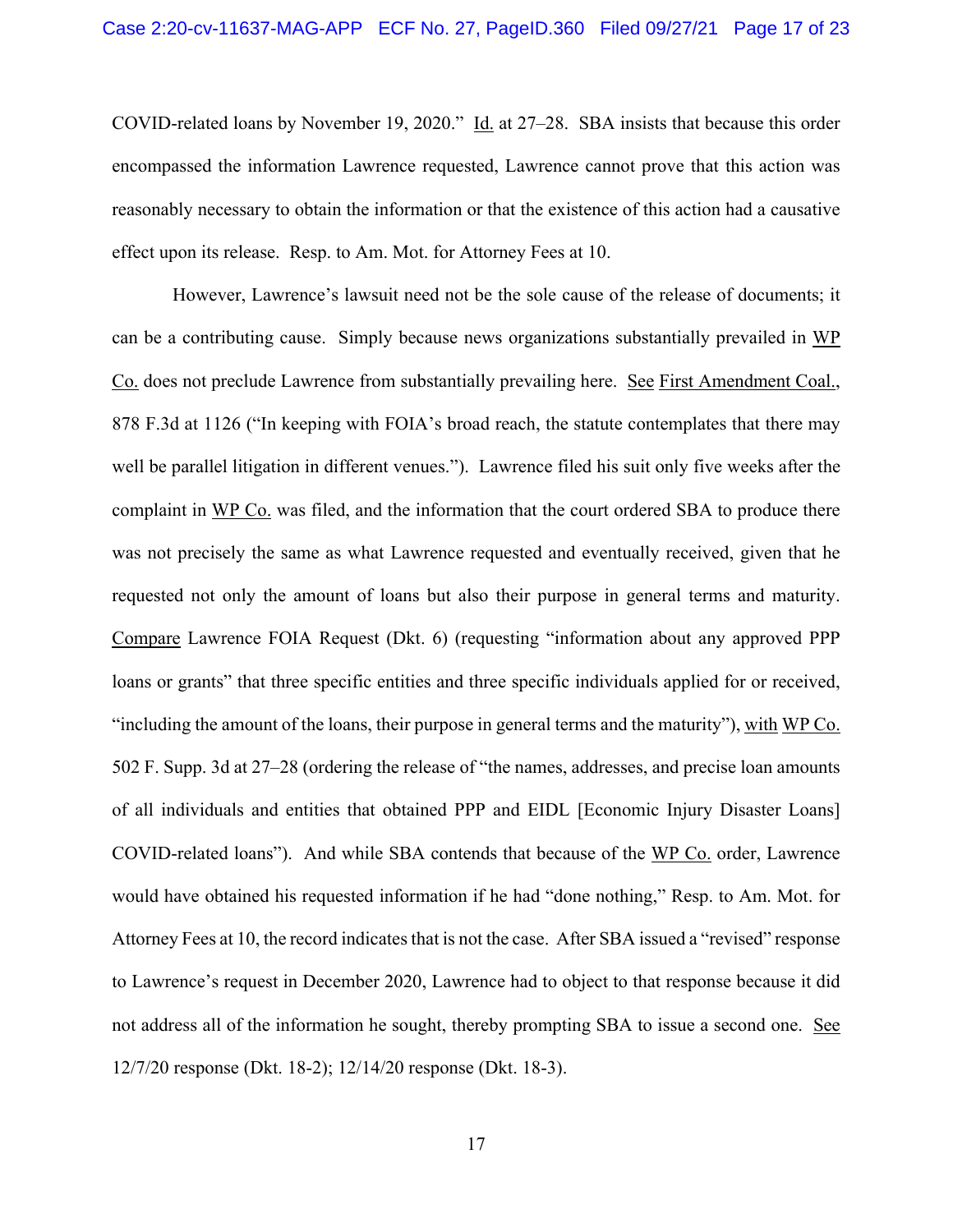Having established that Lawrence is eligible for attorney fees, the Court discusses whether he is entitled to them.

#### **2. Entitlement to Fees**

Courts consider the following three factors in determining whether a FOIA plaintiff is entitled to recover attorney fees: (i) "the benefit to the public deriving from the case"; (ii) "the commercial benefit to the complainant and the nature of its interest in the records"; and (iii) "whether the agency's withholding had a reasonable basis in law." Am. Com. Barge Lines Co. v. Nat'l Labor Rel. Bd., 758 F.2d 1109, 1111 (6th Cir. 1985). "No one factor is dispositive, although the court will not assess fees when the agency has demonstrated that it had a lawful right to withhold disclosure." Davy v. CIA, 550 F.3d 1155, 1159 (D.C. Cir. 2008).

The first factor evaluates the public benefit and assesses "both the effect of the litigation for which fees are requested and the potential public value of the information sought." Id. To have public value, a FOIA request must have "at least a modest probability of generating useful new information about a matter of public concern." Morley v. CIA, 810 F.3d 841, 844 (D.C. Cir. 2016). For example, information has public value where it "is likely to add to the fund of information that citizens may use in making vital political choices." Cotton v. Heyman, 63 F.3d 1115, 1120 (D.C. Cir. 1995) (punctuation modified). Even if, as SBA points out, Lawrence desired to know whether there was evidence of fraud by his particular employer and did not suggest that the information he obtained would be disseminated to the public, his request was tied to the issue of "[f]urther[ing] the public's urgent and immediate interest in assessing the results of an unprecedented federal relief effort financed by taxpayer dollars," including whether funds were distributed without fraud and waste. WP Co. LLC v. U.S. Small Bus. Admin., 514 F. Supp. 3d 267, 272 (D.D.C. 2021). It was also connected to the public-facing issue of transparency in regard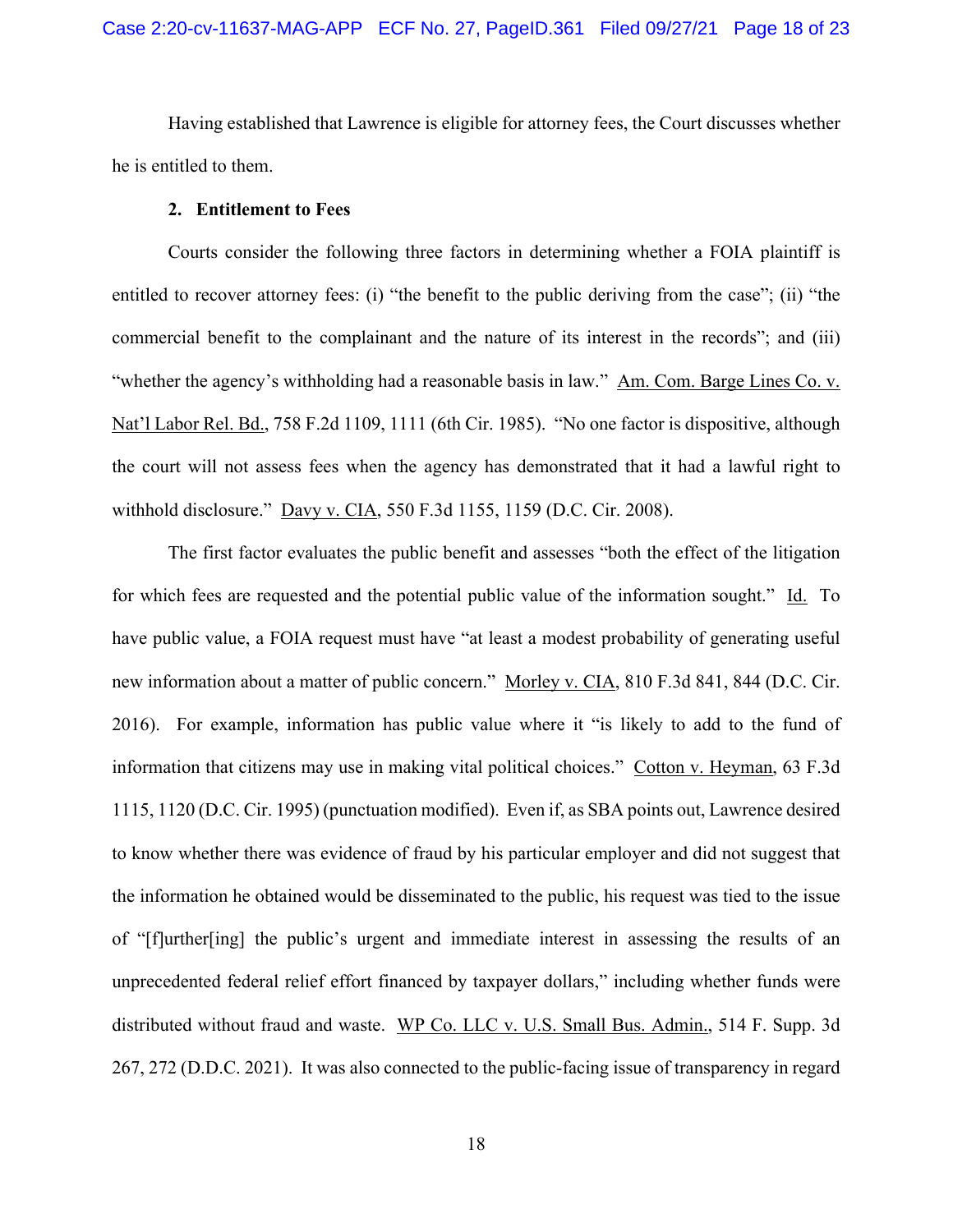to the distribution of PPP loans. Document requests that promote governmental transparency fulfill the basic purpose of FOIA "to ensure an informed citizenry, vital to the functioning of a democratic society, needed to check against corruption and to hold the government accountable to the governed." Nat'l Labor Rel. Bd. v. Robbins Tire & Rubber Co., 437 U.S. 214, 242 (1978). Therefore, this factor weighs in favor of Lawrence.

The second factor weighs against a plaintiff who seeks disclosure of information for a commercial benefit or personal motives and generally favors organizations that "aim to ferret out and make public worthwhile, previously unknown government information." Davy, 550 F.3d at 1160. SBA concedes that this action may not provide a commercial benefit to Lawrence but argues that it "appears to provide a potential personal benefit" to him by enabling him to obtain attorney fees without exhausting administrative remedies and helping him investigate his employer. Resp. to Am. Mot. for Attorney Fees at 13. However, Lawrence's interest in the distribution of taxpayer funds without fraud or waste and in SBA's proper response to FOIA requests also encompasses a matter of public concern. Moreover, this action had the potential to give further insight into the way that the PPP was managed and the way its loans were distributed. Indeed, Lawrence asserted at the outset that because of this action's ability to help illuminate the workings of SBA and a large government subsidy program, there was more at stake than his private interest in obtaining records. Am. Compl. 1 37. Thus, this factor weighs in favor of Lawrence.

 The third factor requires courts to consider "whether the agency's opposition to disclosure had a reasonable basis in law," or, conversely, whether the agency was "recalcitrant in its opposition to a valid claim or otherwise engaged in obdurate behavior." Davy, 550 F.3d at 1162 (punctuation modified). The burden remains with the agency, as the question "is not whether [a plaintiff] has affirmatively shown that the agency was unreasonable, but rather whether the agency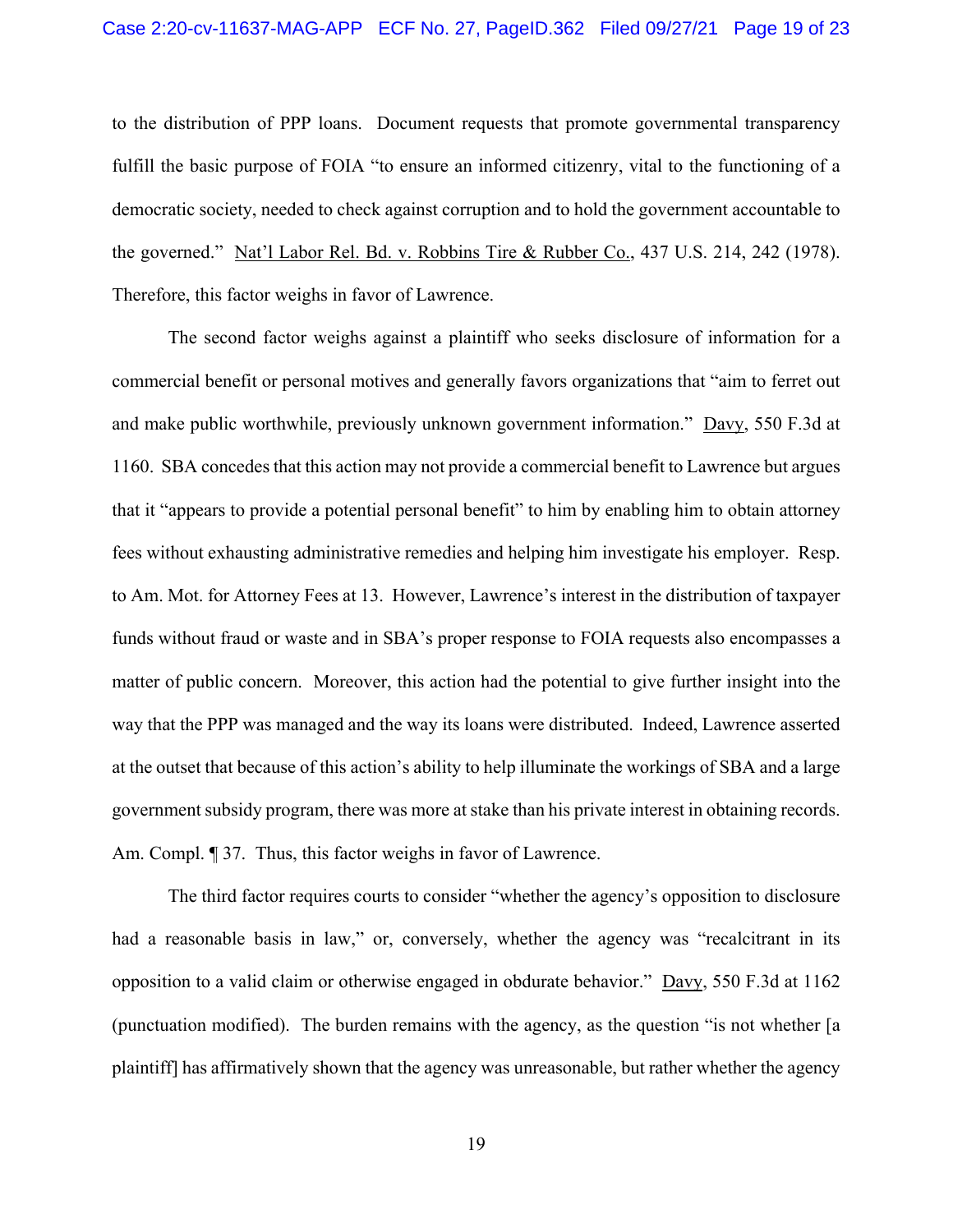has shown that it had any colorable or reasonable basis for not disclosing the material until after [the plaintiff] filed suit." Urban Air Initiative, Inc. v. Env't. Prot. Agency, 442 F. Supp. 3d 301, 319 (D.D.C. 2020).

 As noted above, Lawrence asserts that SBA's withholding of information on the grounds that he failed to exhaust his administrative remedies had no reasonable basis in law. Am. Mot. for Attorney Fees at 12. SBA responds by arguing that, in light of the need to balance the urgency of dispensing loans to small businesses and preserving privacy, it erred on the side of caution by opting not to produce potentially confidential information about PPP loans—and that such action was reasonable. Resp. to Am. Mot. for Attorney Fees at 13.

Regarding information generally, "[t]he government's decision to withhold information may have a reasonable basis in law even if the information was ultimately not found to be exempt." People for Ethical Treatment of Animals v. NIH, 130 F. Supp. 3d 156, 165 (D.D.C. 2015). Regarding PPP loan data specifically, while the court in WP Co. determined that "significant public interest" in the data "dramatically outweigh[ed] any limited private interest in nondisclosure" with regard to certain exemptions, it also noted that those specific exemptions "raise[d] serious legal questions and issues that d[id] not lend themselves to immediate or obvious resolution." WP Co. v. Small Bus. Admin., No. 20-1240, 2020 WL 6887623, at \*2 (D.D.C. Nov. 24, 2020). Yet, at the same time, when SBA first responded to Lawrence's request, it did not indicate what it intended to withhold or what exemptions it intended to claim. SBA offered its explanation about preserving privacy only after this action commenced and after it eventually provided Lawrence the information he sought. "Failing to explain the basis for deferring [a] response . . . until after [the plaintiff] file[s] suit is exactly the kind of behavior the fee provision was enacted to combat." Davy, 550 F.3d at 1163. And even if this factor weighed in favor of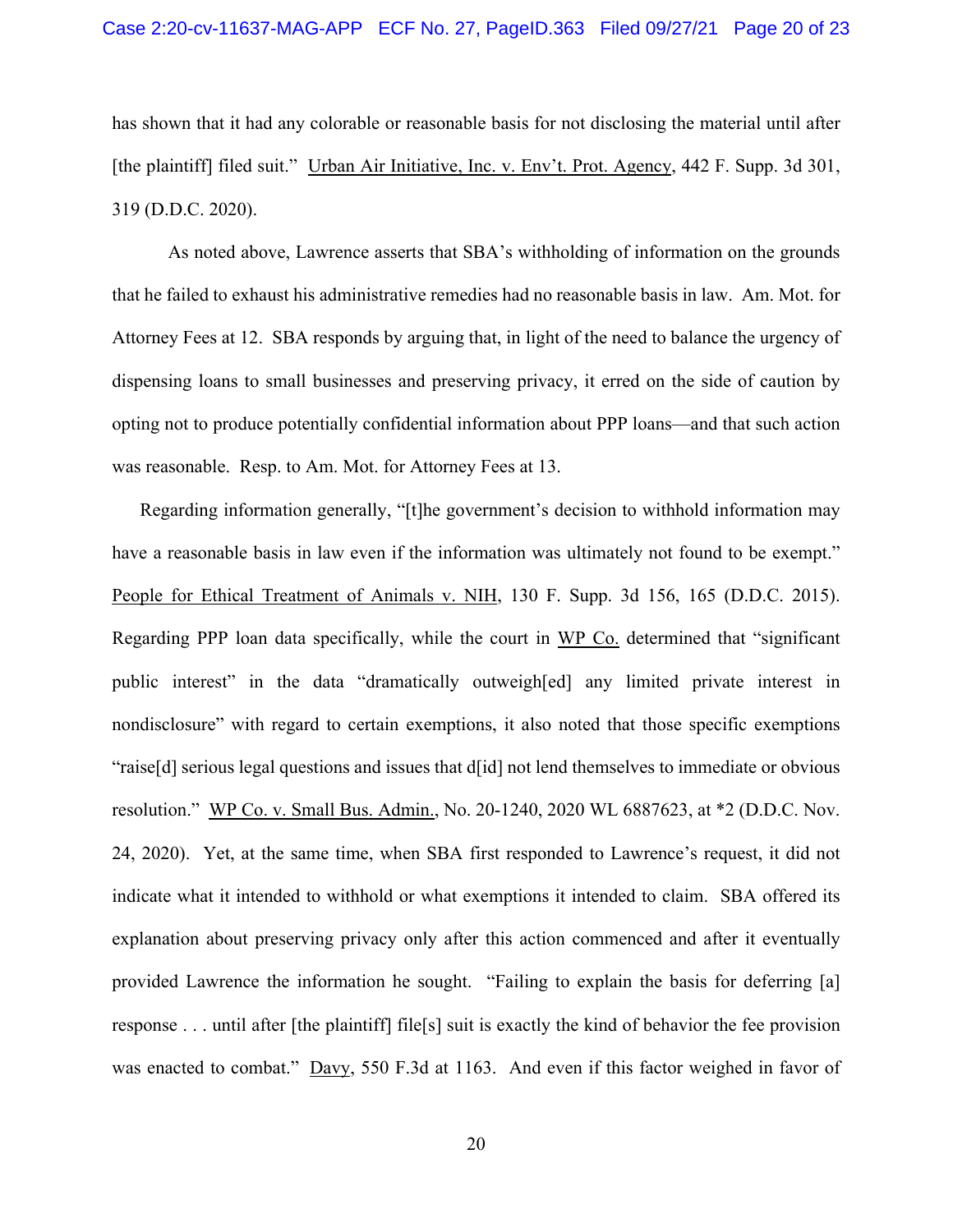SBA, the reasonableness of the agency's opposition to disclosure is dispositive only when "the Government's position is correct as a matter of law." Davy, 550 F.3d at 1162 (punctuation modified). If the agency's stance is merely "founded on a colorable basis in law, that will be weighed along with other relevant considerations in the entitlement calculus." Id. (punctuation modified). Because the merit of the Government's position is somewhat opaque, this element does not favor either side.

 In assessing the three equitable factors, the Court finds that on balance, they favor an award of attorney fees. Therefore, Lawrence is entitled to an award of reasonable attorney fees. The Court next discusses the reasonableness of the fees that Lawrence seeks.

#### **3. Reasonableness of Fees**

Lawrence seeks \$16,167 in fees and costs, representing 45 hours of work performed by one attorney. Am. Mot. for Attorney Fees at 13, 15. SBA does not object to the requested hourly rate but rather to certain categories of billing entries. Specifically, it states that the amount includes "unreasonable items," such as the filing of an amended complaint, the filing of a motion for sanctions aimed to "punish" SBA for filing a motion to dismiss, and the potential filing of a motion to supplement the case with another FOIA request that Lawrence knew should be administratively appealed. Resp. to Am. Mot. for Attorney Fees at 15. SBA maintains that these items are unusual and excessive and that if the Court awards attorney fees, they should be removed from the calculation. Id.

 Courts aim to give reasonable fee awards that are "adequately compensatory to attract competent counsel yet . . . avoid | producing a windfall for lawyers." Adcock-Ladd v. Sec'y of Treasury, 227 F.3d 343, 349 (6th Cir. 2000). "The key requirement for an award of attorney fees is that [t]he documentation offered in support of the hours charged must be of sufficient detail and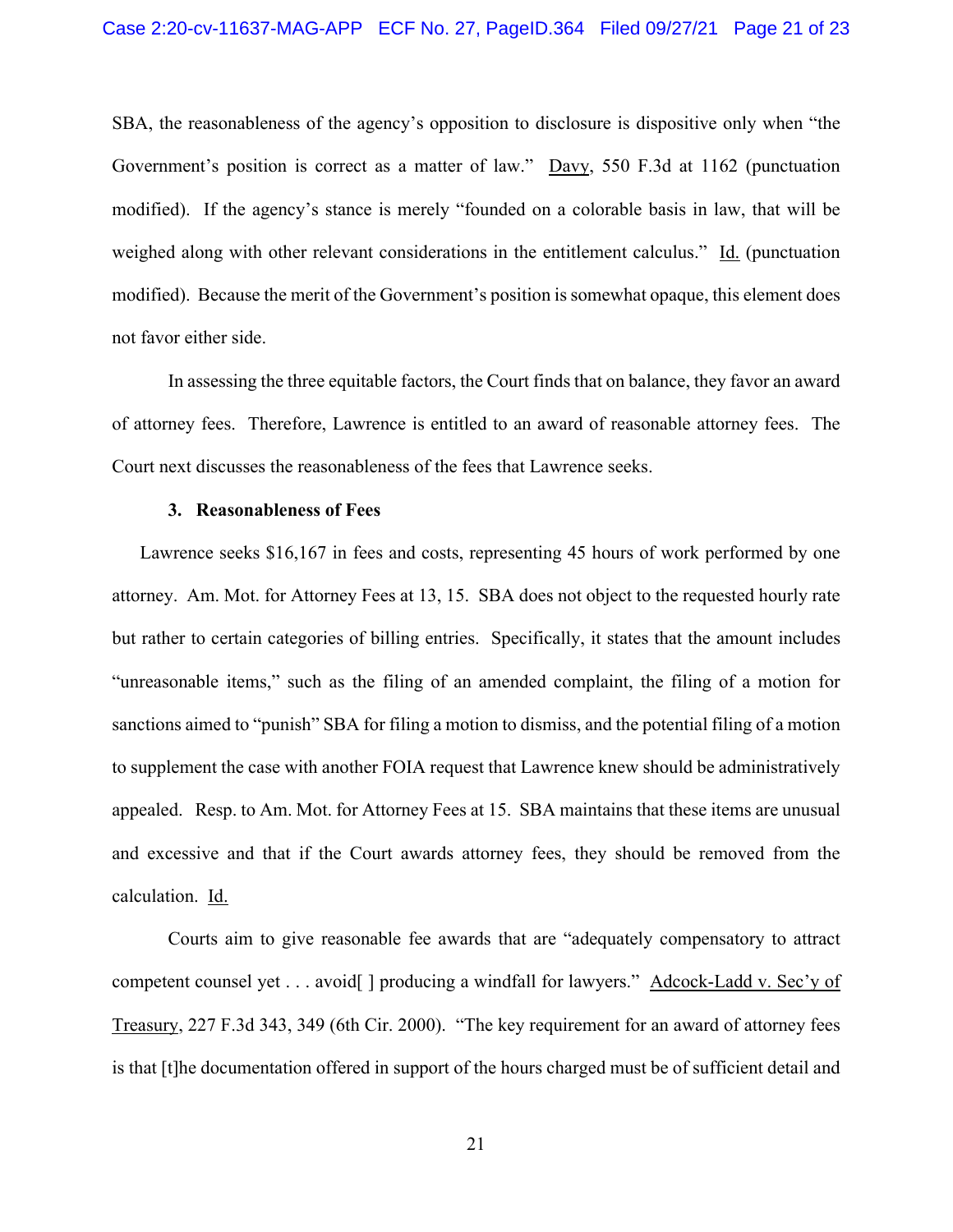probative value to enable the court to determine with a high degree of certainty that such hours were actually and reasonably expended in the prosecution of the litigation." United States ex rel. Lefan v. Gen. Elec. Co., 397 F. App'x 144, 148–149 (6th Cir. 2010) (punctuation modified). In assessing billing entries, "[t]he question is not whether a party prevailed on a particular motion or whether in hindsight the time expenditure was strictly necessary to obtain the relief achieved." Wooldridge v. Marlene Indus. Corp., 898 F.2d 1169, 1177 (6th Cir. 1990), abrogated on other grounds by Buckhannon, 532 U.S. at 598. Rather, "the standard is whether a reasonable attorney would have believed the work to be reasonably expended in pursuit of success at the point in time when the work was performed." Id.

Lawrence filed his amended complaint in pursuit of his aim to obtain the documents he requested. While SBA states that the motion for sanctions had a punitive purpose, Lawrence's contention had a foundation in existing case law, and he was reasonably justified in challenging SBA's motion to dismiss. And SBA does not expand on why Lawrence should have known that a motion to supplement should have been administratively appealed. Moreover, none these entries appears excessive. Lawrence's attorney indicated that he spent three hours on the first amended complaint, approximately ten hours on the motion for sanctions, and about fifteen minutes inquiring about a motion to supplement. Affidavit of Counsel at 6 (Dkt. 18-5). Therefore, Lawrence may recover billing fees for these entries.

#### **III. CONCLUSION**

 For the reasons stated above, Lawrence's motion for sanctions (Dkt. 13) is denied but his motion for attorney fees (Dkt. 18) is granted. The Court orders that SBA pay Lawrence \$16,167 for his attorney fees within 60 days of this opinion's date.

SO ORDERED.